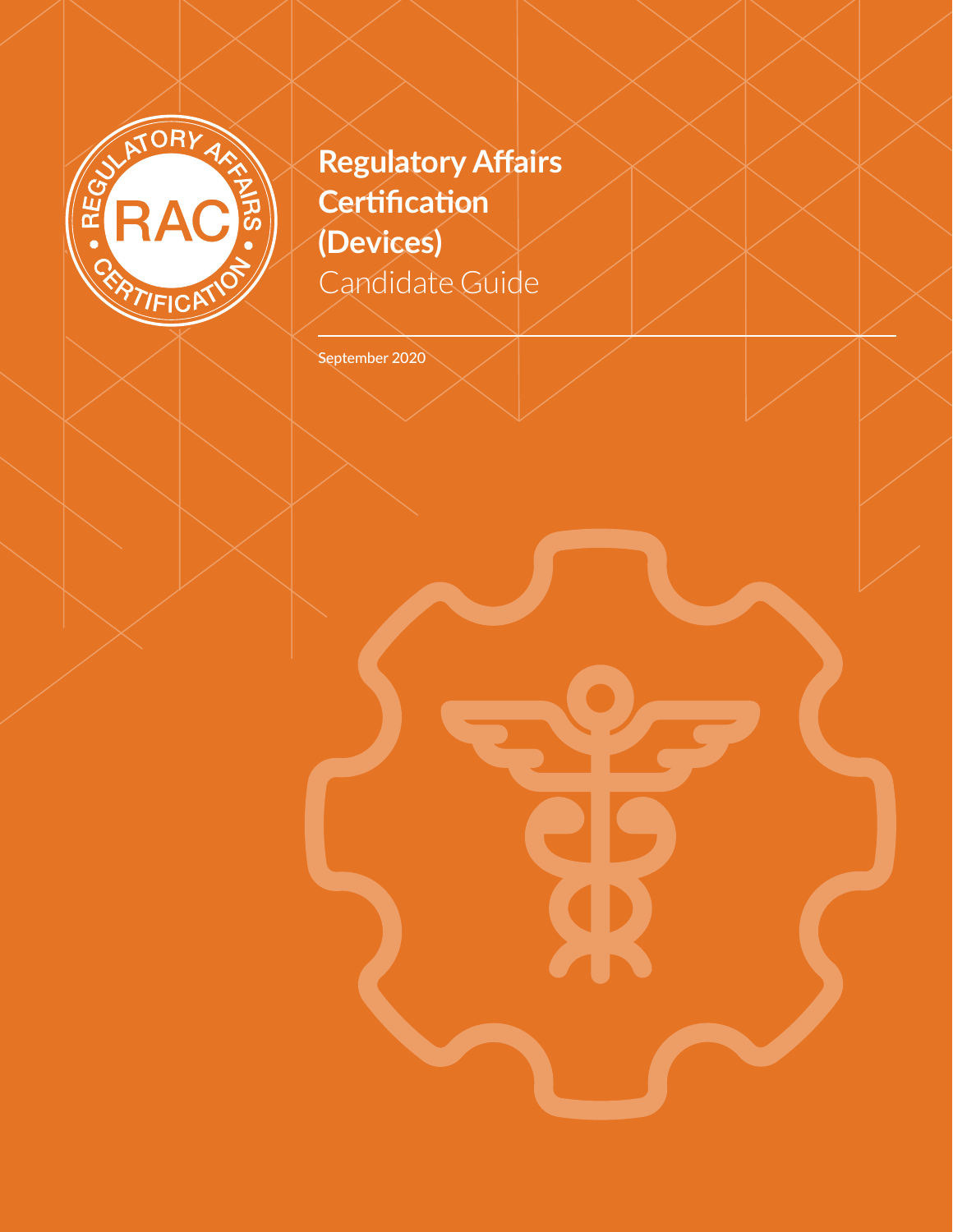# CONTENTS

|--|--|--|--|

| Application Withdrawal/Cancellation and Refunds 8 |  |
|---------------------------------------------------|--|
|                                                   |  |
|                                                   |  |
|                                                   |  |
|                                                   |  |

#### **Examination Scheduling [....................................................................](#page-8-0) 9** [Scheduling Your Examination.................................................................](#page-8-0) 9 [Testing................................................................................................................](#page-8-0) 9 [International Testing...................................................................................](#page-8-0) 9 [Changing Your Examination Appointment](#page-8-0)  [After it Has Been Scheduled...................................................................](#page-8-0) 9 [Change in Examination Type or Method.......................................10](#page-9-0) Emergency Situations [.............................................................................](#page-9-0) 10 [Failure to Schedule an Examination or Appear](#page-9-0)  [for Your Examination Appointment.................................................](#page-9-0) 10 [Special Accommodations for the Examination...........................10](#page-9-0)

| Termination of Examination Administration/               |
|----------------------------------------------------------|
|                                                          |
|                                                          |
|                                                          |
|                                                          |
|                                                          |
|                                                          |
|                                                          |
|                                                          |
|                                                          |
|                                                          |
|                                                          |
|                                                          |
| <b>Appendix A: RAC (Devices) Detailed Examination</b>    |
| Appendix B: Special Accommodations Request 17            |
| Appendix C: Documentation of Disability-Related Needs 18 |
|                                                          |
|                                                          |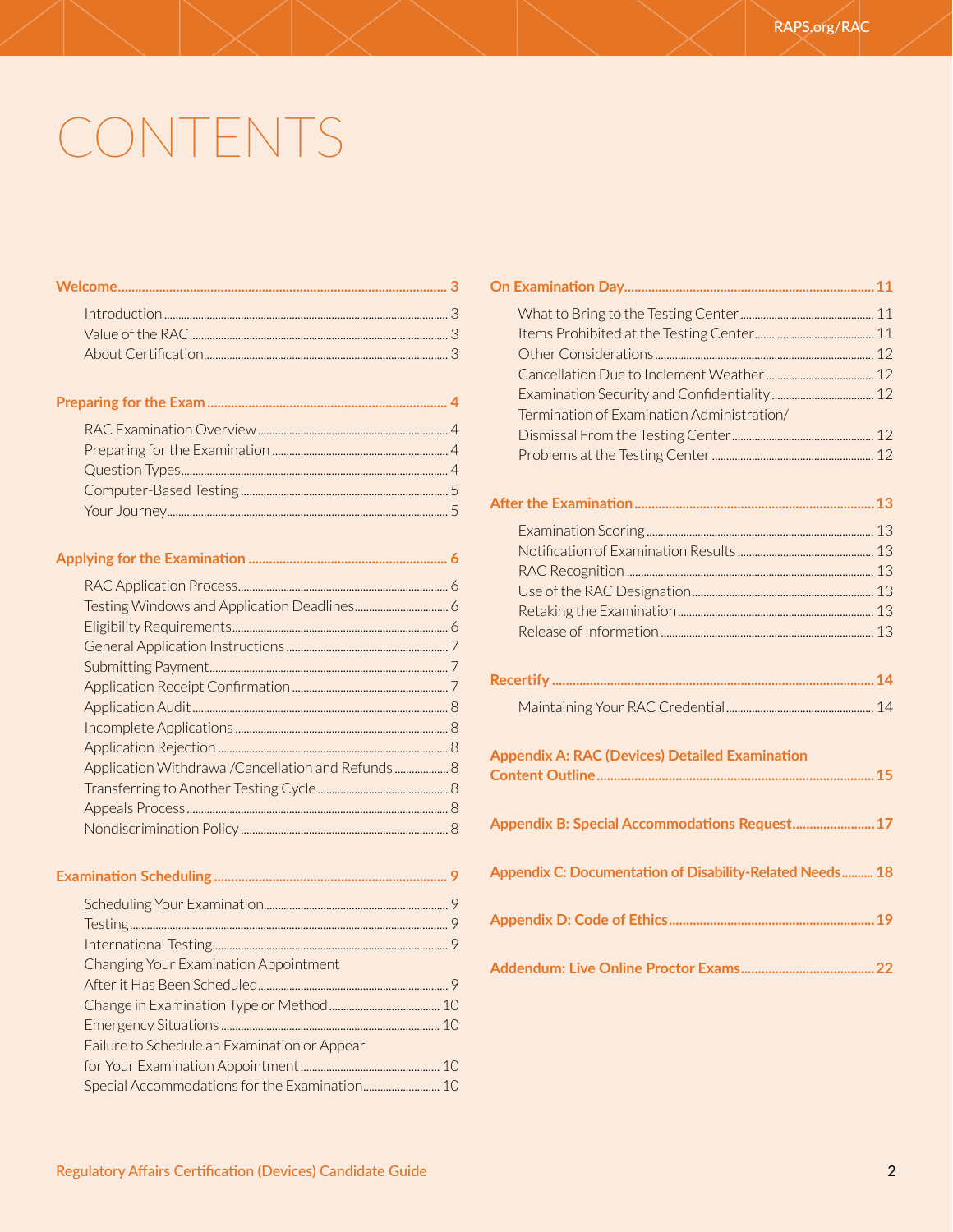# <span id="page-2-0"></span>WELCOME

#### **Introduction**

Congratulations on your decision to pursue Regulatory Affairs Certification (RAC). We commend your commitment to your career and the regulatory profession.

This guide contains information about:

- RAC examination eligibility requirements
- Guidelines for submitting an examination application
- Preparing for the examination
- How to schedule your examination and what to expect at the testing center
- What to expect after the examination

Regulatory Affairs Certification (RAC), is the only post-academic professional credential for regulatory professionals in the healthcare product sector. It is intended for individuals employed in regulatory agencies, industry, consultancies and other settings involved with the regulation of healthcare products. The RAC is a professional credential that denotes commitment to excellence, pursuit of knowledge and career advancement. Success on the RAC examinations requires knowledge of the appropriate regulations and the ability to think critically about the regulatory issues and challenges that occur throughout the healthcare product lifecycle.

# **Value of the RAC**

The RAC demonstrates to employers, clients and colleagues that a regulatory professional has the essential knowledge, skills, critical thinking abilities and commitment to advancing professional knowledge and abilities. As the demand for competent regulatory professionals increases globally, RACcredentialed professionals are well positioned to be effective team members and contributors in every work setting. Recognition of the RAC continues to grow around the world and RACcredentialed professionals earn higher salaries than those who do not hold the credential.\*

In RAPS' *2018 Scope of Practice & Compensation* survey for the Regulatory Profession, RAC holders in North America reported earning an average of 18% more than their counterparts who do not hold the credential.<sup>\*</sup>

### **About Certification**

The primary purpose of any professional certification program is to provide an independent assessment of the knowledge, skills and/or competencies required for competent performance of a professional role. This assessment is typically accomplished by the successful completion of an examination.<sup>1</sup>

RAC-credentialed professionals are among the current and rising leaders in the regulatory profession. To date, more than 8,500 individuals have earned the RAC, some holding multiple credentials.

\*Based on data from the RAPS' *2018 Scope of Practice & Compensation* survey of the Regulatory Profession 1 Defining Features of Quality Certification and Assessment-Based Certificate Programs. (2010) The Institute for Credentialing Excellence.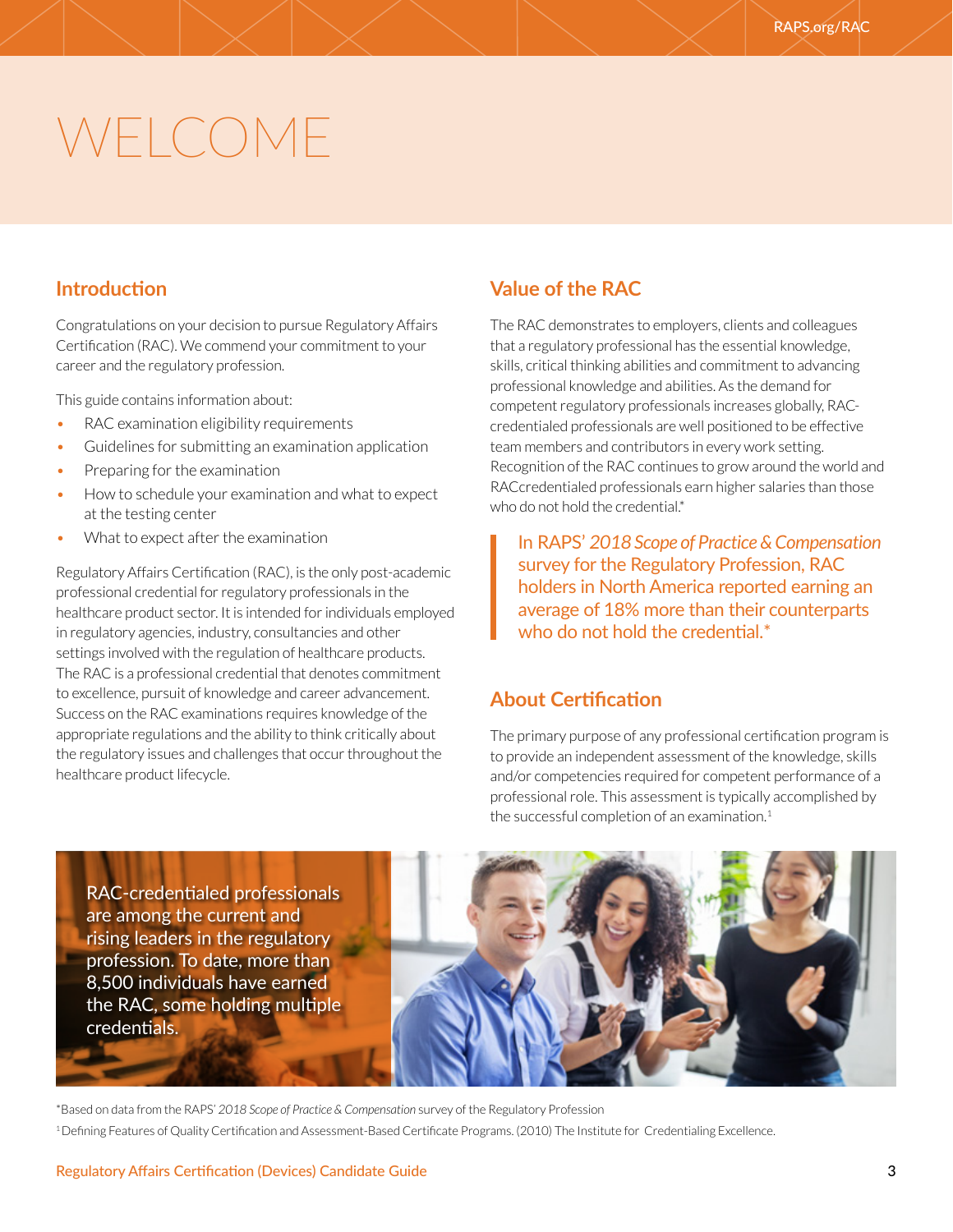# <span id="page-3-0"></span>PREPARING FOR THE EXAM

### **RAC Examination Overview**

Each examination is based on a survey of the scope of practice and specific roles and responsibilities of regulatory professionals in the workplace with at least three years of regulatory experience. Each examination is reviewed and revised annually and content is updated for the Spring exam cycle. Examination content for RAC exam is based on regulations and guidelines in effect on December 31 of the year prior. So exams taken in 2020 will be based on regulations 'on the books' on December 31, 2019.

#### **Knowledge Required and Regulatory Basis**

- Knowledge of the full product development and lifecycle requirements for medical devices, and IVDs.
- Knowledge of US FDA requirements (30%); European regulations and guidances from the European Commission and competent authorities (30%); and globally applicable regulatory practices\* (40%). (\*IMDRF, WHO and ISO guidelines and standards).
- Critical thinking and analytical skills.



### **Preparing for the Examination**

The RAC examinations are challenging, so it is important to develop a study plan to prepare for the examination. Your plan should be based on your knowledge, experience and preferred approach to learning. Here are some things to consider:

Review the examination content outline (see p. 15). The examination content outline contains the content domains, competency statements and number of questions in each domain. Examination questions are based on guidelines and regulations effective 31 December of the prior year.

Assess the scope and depth of your knowledge and experience. Use the test content outline as a checklist and evaluate your areas of strength and weakness. This will help focus your study on the areas you need most.

Build and implement your plan. Allow sufficient time to build your knowledge base in areas where you have limited experience and to expand your knowledge in areas more familiar to you. Use reference materials to supplement your knowledge.

#### **Question Types**

The examinations consist of 100 multiple-choice questions, answered in a two-hour time limit. There are three question formats which may be used in the RAC Exams.

| <b>Recall</b>      | Recall questions ask for specific information,<br>typically about regulations and guidance<br>that are important aspects of the regulatory<br>process. These questions may relate to any<br>stage of product development and may relate<br>to regulations specific for product types. |
|--------------------|---------------------------------------------------------------------------------------------------------------------------------------------------------------------------------------------------------------------------------------------------------------------------------------|
| <b>Application</b> | Application questions require relating<br>specific knowledge to a situation that may<br>be encountered in the scope of practice of a<br>regulatory professional.                                                                                                                      |
| <b>Analysis</b>    | Analysis questions may be described as a small<br>case or example requiring the candidate to read<br>and assemble information in order to identify<br>and evaluate various solutions.                                                                                                 |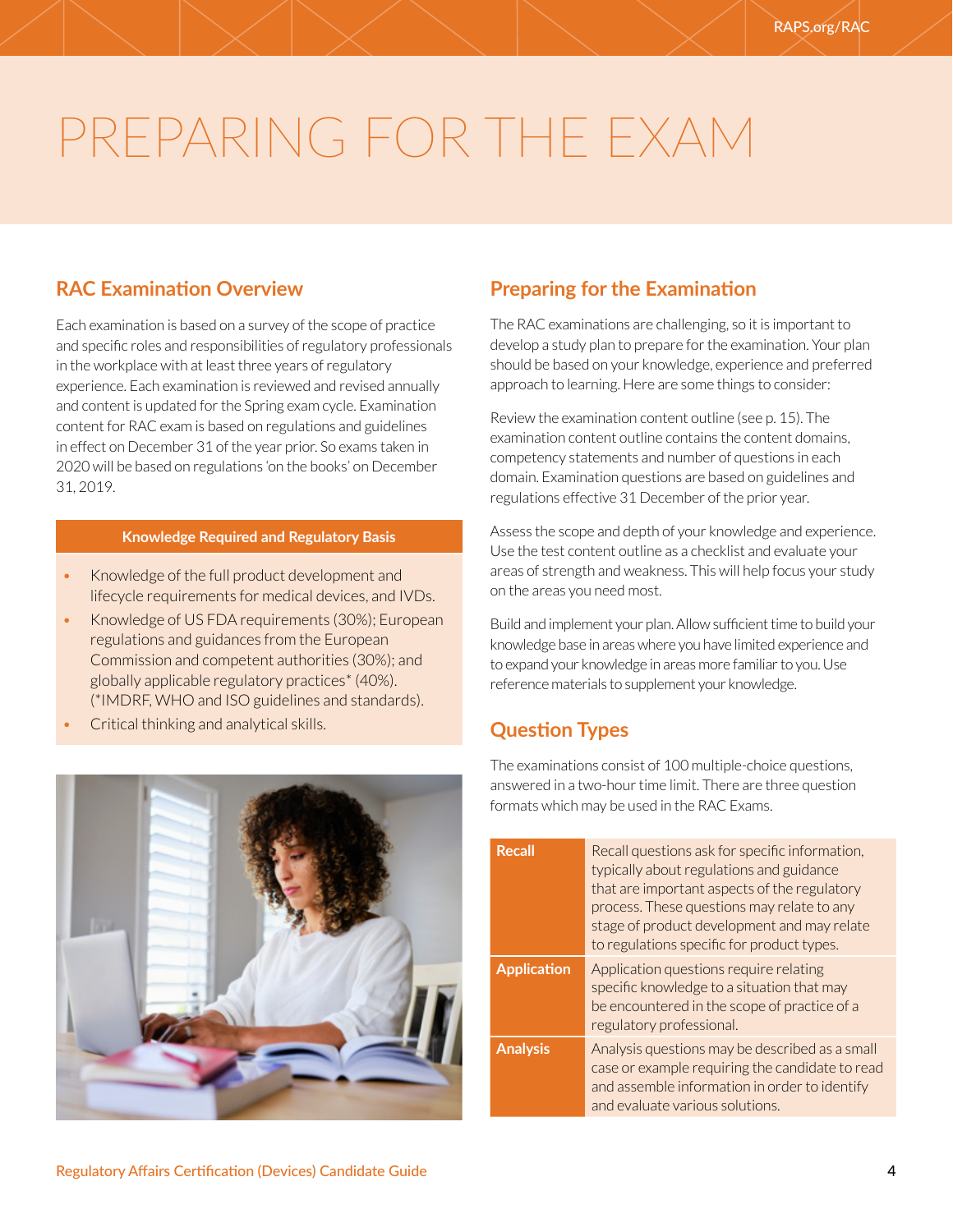<span id="page-4-0"></span>

# **Computer-Based Testing\***

The RAC examinations are computer-based and administered only at testing centers selected and confirmed by the testing vendor. RAC examinations will not be stored or accessible through the internet and will not be offered at facilities that are not pre-selected and qualified for security measures.

\* For candidates testing in the Summer 2020 RAC exam window only, a pilot scheme offering Live Online Proctoring (LOP) is available. This means candidates will have a choice whether to test at home, or at a testing center. For full details please see the addendum to the Candidate Guide.

# **Your Journey**

Check the RAPS website at [https://www.raps.org/rac-credential/](https://www.raps.org/rac-credential/prepare/how-to-prepare-for-the-rac) [prepare/how-to-prepare-for-the-rac](https://www.raps.org/rac-credential/prepare/how-to-prepare-for-the-rac) for additional resources that may be helpful to you. Some resources are free of charge and others are available for purchase. Resources are not required to be RAPS produced.

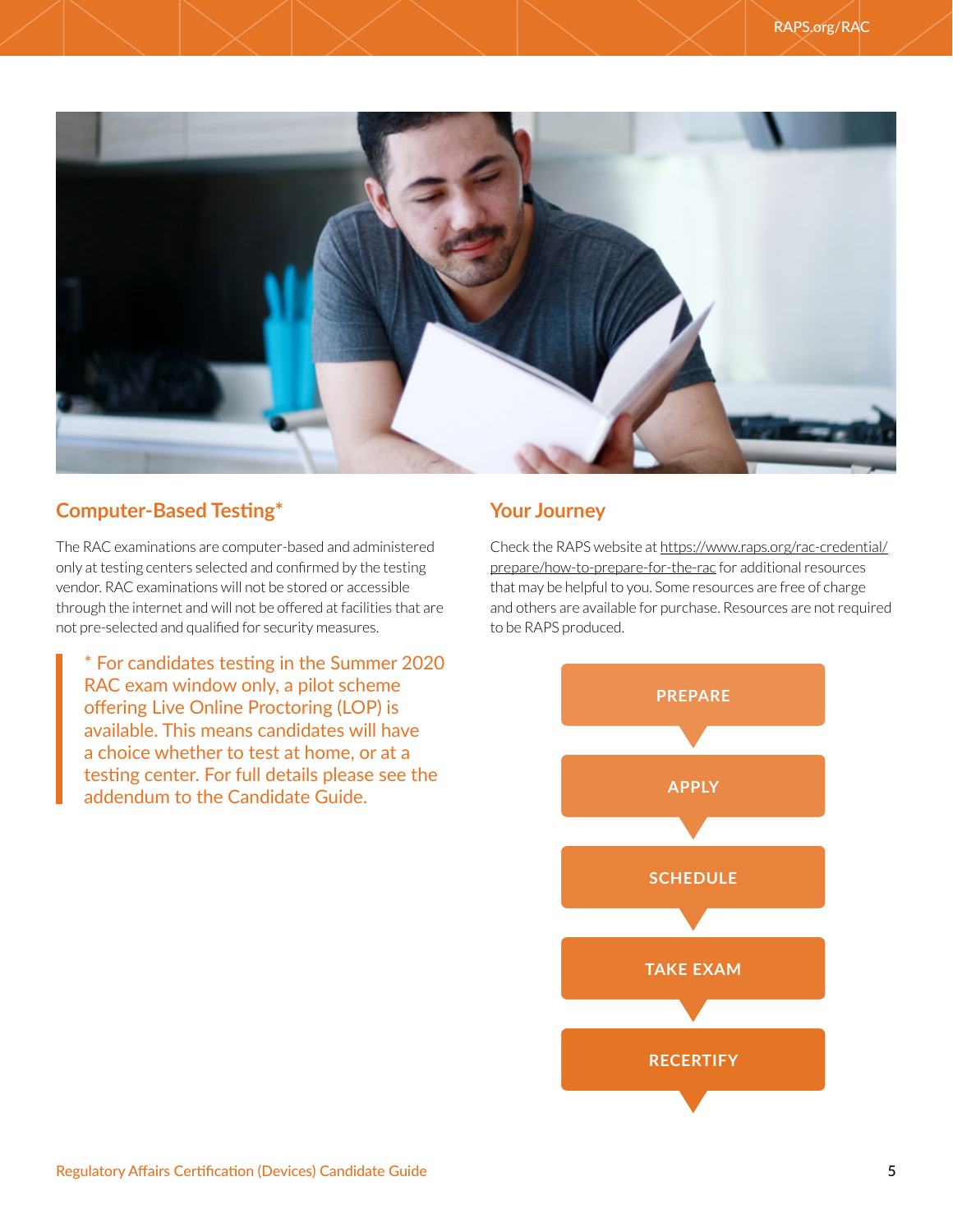# <span id="page-5-0"></span>APPLYING FOR THE EXAMINATIO

# **RAC Application Process**

You may apply for the RAC online or submit the printable application form available on the [RAC exam schedules webpage](https://www.raps.org/rac-credential/applyrac/how-to-apply-for-the-rac).

# **Testing Windows and Application Deadlines**

| <b>Application Deadline</b> | <b>Testing Window</b>       |
|-----------------------------|-----------------------------|
| 18 June 2020                | 13 July-21 August 2020      |
| 8 October 2020              | 2 November-11 December 2020 |
| 25 February 2021            | 22 March-30 April 2021      |
| 17 June 2021                | 12 July-20 August 2021      |
| 7 October 2021              | 1 November-10 December 2021 |

Applications and payment must be received by 11:59 pm (US Eastern Time) on the application deadline dates listed above. Applications received after the deadline will not be processed.

# **Examination Fees**

| 2020 Prices | RAPS Member | \$485 (US) |
|-------------|-------------|------------|
|             | l ist       | \$605 (US) |

The RAPS member rate applies only if you are a member at the time you submit your application. If you apply for RAPS membership prior to submitting an RAC application, please be sure you receive confirmation of your RAPS membership before you submit your RAC application. If you apply for RAPS membership after you submit an RAC application, RAPS will not refund the difference.

Get information about RAPS membership online at [https://www.](https://www.raps.org/join-raps) [raps.org/join-raps.](https://www.raps.org/join-raps)



# **Eligibility Requirements**

To be eligible for the RAC examination you need to meet one of the following educational and professional experience requirement combinations:

- Baccalaureate or equivalent first university degree and a minimum of three years of regulatory or regulatoryrelated work experience\*
- Master's degree and a minimum of two years of regulatory or regulatory-related work experience\*
- Doctorate degree and a minimum of one year of regulatory or regulatory-related work experience\*

\*Regulatory-related experience may include quality assurance, quality control, clinical research related to the approval of health products or health product project management.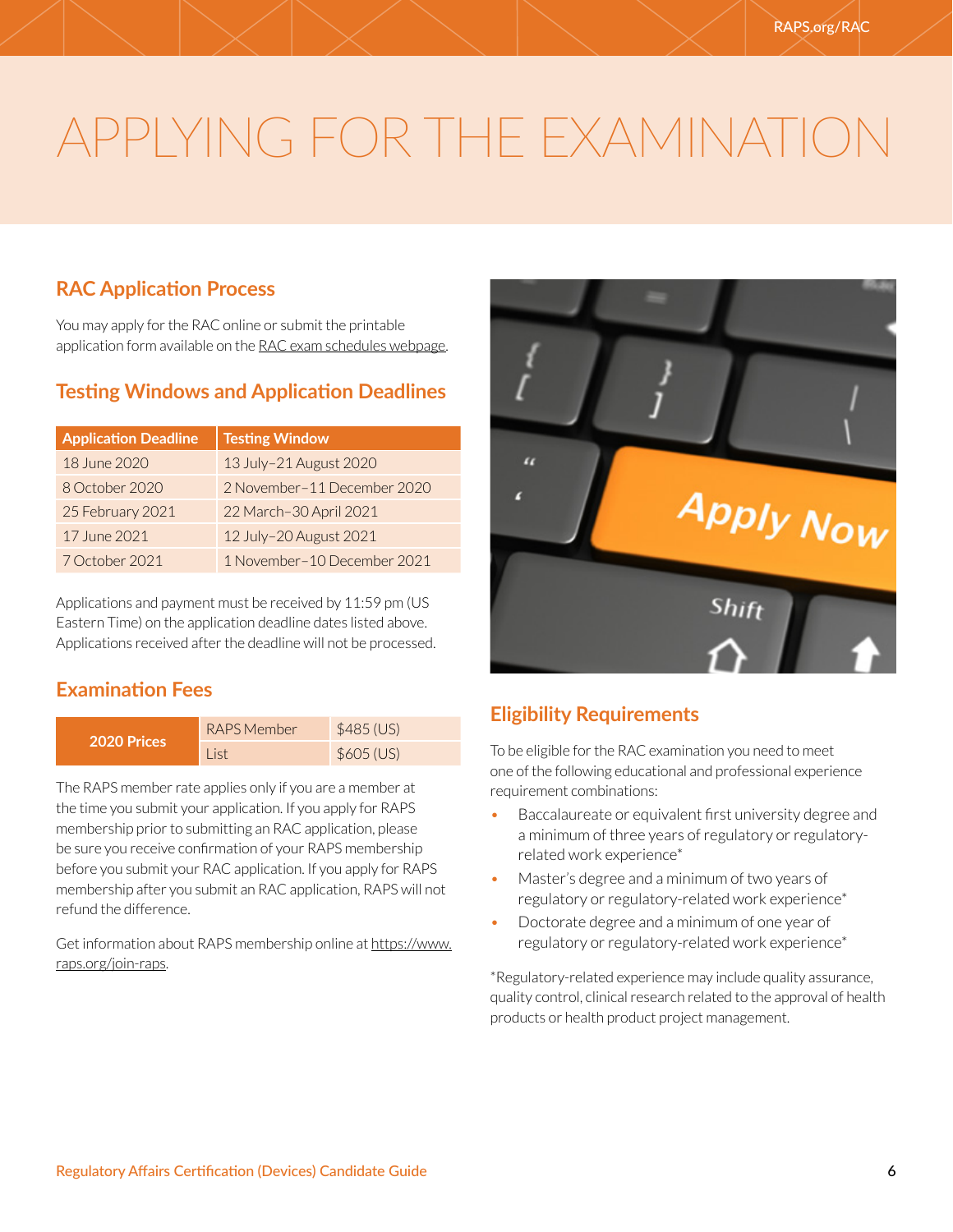# <span id="page-6-0"></span>**General Application Instructions**

Include your name on the application as it appears on your government-issued photo identification (ID). If your name on your application does not match the government ID, you will not be allowed to sit for the exam at the testing venue.

Provide a valid e-mail address that will be maintained throughout your RAC application period. If you choose to provide a work e-mail address, please keep in mind that any change in your employment during your application may mean you no longer have access to that e-mail account. email address. All communications about your RAC examination, including information about scheduling your examination and examination results, are electronic. Please contact the RAC program office at certification@raps.org if there is any change in your email address after you have submitted your application.

Complete the RAC examination application fully. As part of the application process, you must attest to the following:

- I have read, understood and agree to comply with all policies outlined in the RAC Candidate Guide.
- The information in my RAPS account is complete and accurate.
- I meet all eligibility requirements for the RAC exam, and I authorize RAPS to make any inquiries deemed necessary to verify my credentials. I understand that false information may be cause for denial of this application or loss of the RAC credential.
- I allow RAPS to use information from my application and from the examination for the purpose of aggregate statistical analysis, provided that any personal information or identifiers are removed.
- I understand and agree to the policies related to withdrawing from the examination, presented in the Candidate Guide.
- I acknowledge that I have read and understand the tenets outlined in the RAPS Code of Ethics

Please see Appendix D (p. 19) for the Code of Ethics for Regulatory Professionals.

Incomplete applications will delay processing and may cause your application to be rejected if not completed by the application deadline.

# **Submitting Payment**

The correct payment must accompany your application. You may submit your application and payment in the following ways:

| <b>Payment type</b>                   | <b>Application submission method</b>                                                                                                                                                                                                                                                                                                                                                                                                                                                                                          |  |  |  |
|---------------------------------------|-------------------------------------------------------------------------------------------------------------------------------------------------------------------------------------------------------------------------------------------------------------------------------------------------------------------------------------------------------------------------------------------------------------------------------------------------------------------------------------------------------------------------------|--|--|--|
| <b>Credit card</b>                    | Apply online, by fax or postal mail to:<br>Regulatory Affairs Professionals Society<br>Attn: RAC Program Office<br>5635 Fishers Lane<br>Suite 550<br>Rockville, MD 20852<br><b>USA</b>                                                                                                                                                                                                                                                                                                                                        |  |  |  |
| <b>Check or</b><br>money order        | Postal mail only to:<br>Regulatory Affairs Professionals Society RAC<br>5635 Fishers Lane, Suite 400<br>Rockville, MD 20852<br><b>USA</b>                                                                                                                                                                                                                                                                                                                                                                                     |  |  |  |
| <b>International</b><br>wire transfer | Fax a completed application form and copy<br>of bank wire confirmation to confirm your<br>application to:<br><b>RAPS Account</b><br>#1000043228997; ABA #061000104<br>Swift Code SNTRUS3A; Suntrust Bank, 303<br>Peachtree St. NE, Atlanta, GA 30308.<br>Must reference name of candidate. All bank<br>charges are the responsibility of the payer.<br>For all wire payments: fax (+13017702924)<br>or email (certification@raps.org) a completed<br>form and copy of bank wire confirmation to<br>confirm your registration. |  |  |  |

# **Application Receipt Confirmation**

You will receive an email notification thanking you for your order, which signifies that your application has been received. If there are any questions about your application or your application is selected for audit, you will be contacted by the RAC program office.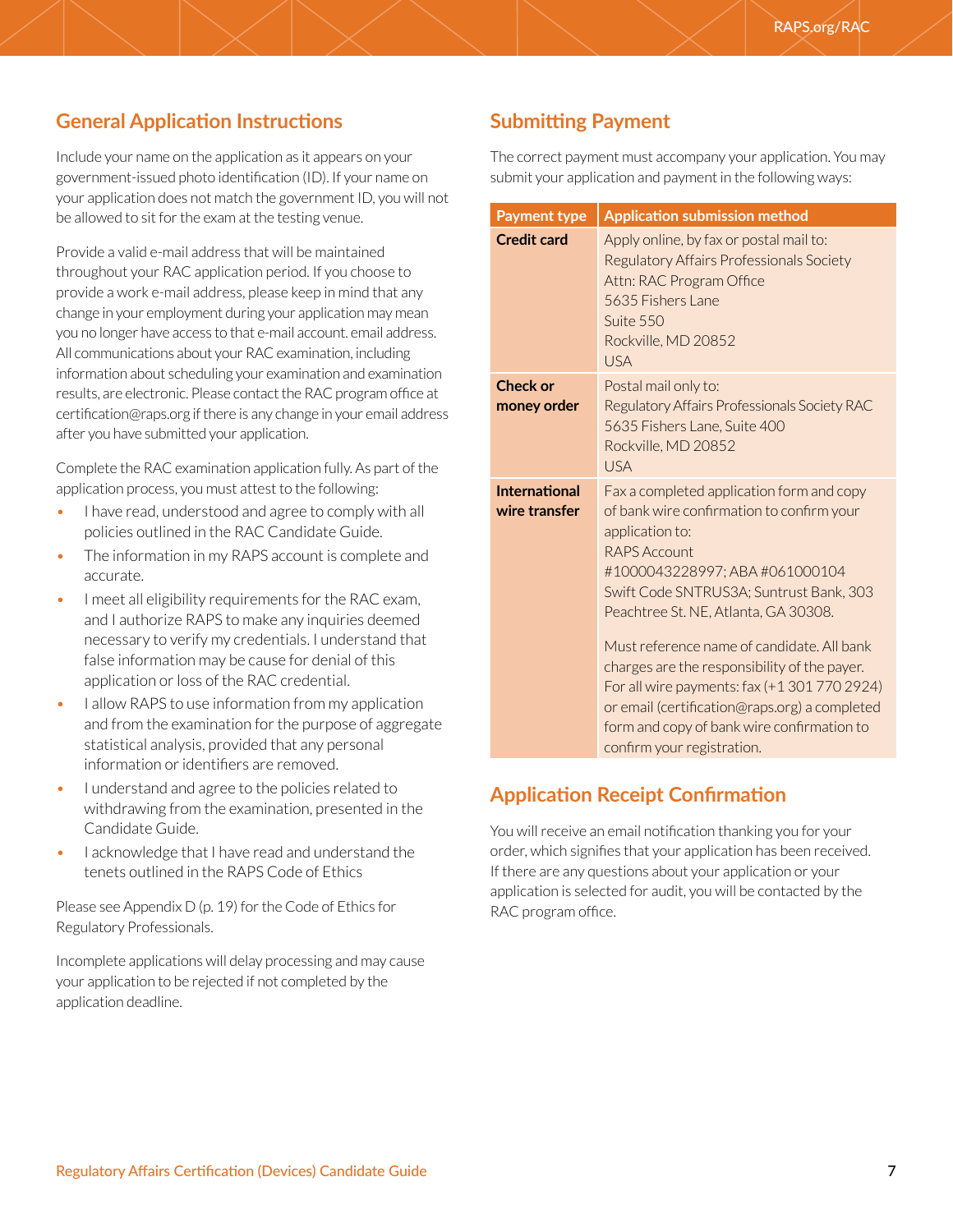# <span id="page-7-0"></span>**Application Audit**

RAPS may audit a percentage of applications for completeness and accuracy. If your application is selected for audit, you will receive email notification of the audit, what types of documentation must be submitted and the deadline for submission of requested documentation. If you do not comply with the terms of the audit by the stated deadline, you will not be allowed to take the test and your examination fee will be refunded minus a \$100 processing fee.

#### **Incomplete Applications**

If your application is incomplete, you will be notified by the RAC program office, and the application deficiencies must be corrected by the application deadline. Failure to submit required information prior to the deadline will lead to rejection of your application and you will be issued a refund of the examination fee, minus a \$100 processing fee.

### **Application Rejection**

Applications for RAC examinations will be rejected for failure to meet eligibility requirements or falsification of application information. Rejected applicants will be refunded the examination fee, minus a \$100 processing fee.

#### **Application Withdrawal/Cancellation and Refunds**

An application may only be withdrawn or cancelled before the application deadline. Requests to withdraw or cancel an application will not be accepted after this deadline. To withdraw or cancel an RAC application, you must submit a written request to the RAC program office at certification@ raps.org. There is a \$100 processing fee for withdrawn or cancelled applications.

# **Transferring to Another Testing Cycle**

A request to transfer to the next testing cycle may be made without charge before the application deadline. Requests to transfer to the next testing cycle after the application deadline but before the end of the testing window will incur a transfer fee of \$250. Transfers will be allowed up to 10 days after the end of the testing window. After this period transfers will not be allowed and applicants will be required to pay a new application fee at full price. For individuals who require a transfer due to an unavoidable emergency please see the 'Emergency Situations' section.

### **Appeals Process**

Candidates have the right to appeal any adverse decision made by the RAC program office. An appeal must be submitted in writing not more than 30 days following the date of notification of the adverse decision. Appeals should be sent to the RAC program office at certification@raps.org or via US mail to RAPS headquarters. All appeals will be addressed by the RACB. Decisions about appeals made by the RACB will be final.

### **Nondiscrimination Policy**

The RAC program does not discriminate among candidates on the basis of age, gender, race, religion, national origin, disability, sexual orientation or marital status.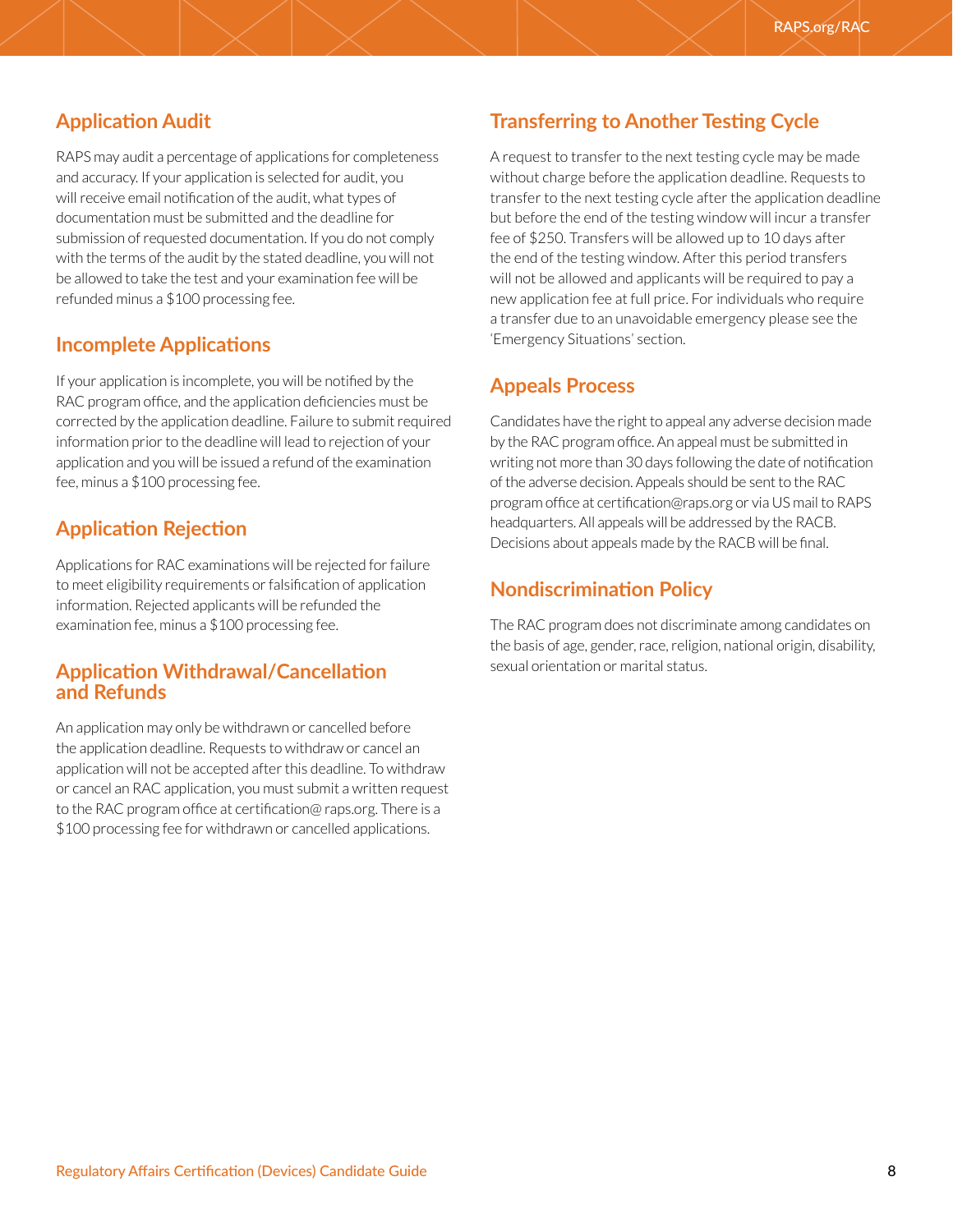# <span id="page-8-0"></span>EXAMINATION SCHEDULING

# **Scheduling Your Examination**

You will schedule your examination online directly with the RAC program's contracted testing vendor, Scantron. You will receive a "Notice to Schedule" email from Scantron approximately 10–14 days prior to the start of the testing cycle with instructions about how to schedule your examination. Please be sure that your email address can accept emails from [testing@scantron.](mailto:testing@scantron.com) [com](mailto:testing@scantron.com). This email will contain a website link, unique login ID and password. You will use this site to schedule a testing center location, test date and time.\*

\* For candidates testing in the Summer 2020 RAC exam window only, a pilot scheme offering Live Online Proctoring (LOP) is available. Summer candidates will make their decision whether to take LOP testing or to test at a testing center location at the time they schedule their exam. For a full list of testing rules pertaining to LOP testing please see the addendum to this Candidate Guide.

# **Testing\***

To schedule your examination at a testing center, log into the Scantron scheduling site, you will be shown the available dates and times at your selected testing center and you will select your preferred testing date and time. Once you submit your selection you will receive a confirmation e-mail.

You should schedule your examination as soon as possible for the best chance of receiving your preferred testing date and location. You must submit your test scheduling request at least four days prior to your preferred testing date. All examinations must be scheduled four days prior to the close of the testing cycle. Once you have scheduled your examination, you will receive a confirmation email from Scantron. You must bring a copy of the confirmation email with you to the testing center on test day.



Scantron reserves the right to cancel any testing site. In the event of a cancelled site, you will be notified by Scantron and instructed about how to reschedule your testing location and appointment without additional fees.

# **International Testing**

Applicants looking to schedule an examination outside of the US or Canada should follow the the instructions to schedule through the Scantron scheduling site. However, should international sites/ dates be unavailable at your preferred international location, you may click on the "More International Sites" button to see a full list of sites in our network. Consider locations that you may be traveling to for business or pleasure if you cannot find a location near your home or office. You may then submit three (3) preferred international site/date options. Scantron cannot guarantee availability of any international site/date during the designated testing period. Within five (5) business days, Scantron will issue a confirmation notice for one of the preferred sites/dates. If none of the preferred site/dates are available, Scantron will offer an alternate site/date for your approval. Upon approval, Scantron will issue a confirmation notice.

### **Changing Your Examination Appointment After it Has Been Scheduled**

If you wish to change the date, time or location of an examination that has already been scheduled, and that you wish to take in the same examination window, you will need to go to the link on your appointment confirmation email. You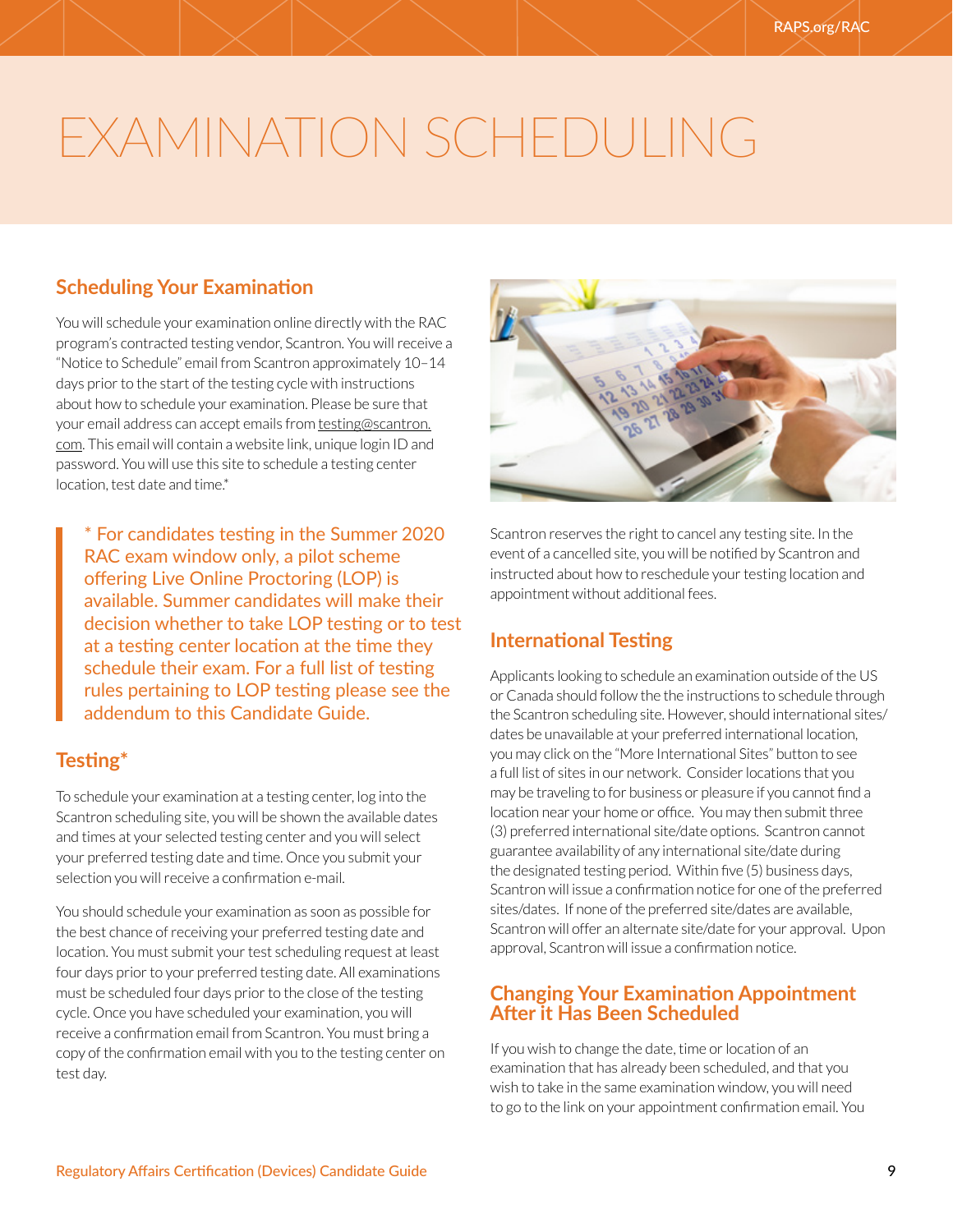<span id="page-9-0"></span>may reschedule a testing appointment up to two (2) days in advance of your testing appointment. Reschedule requests are not accepted within two (2) days of your scheduled testing appointment. If you have difficulty rescheduling online, you can contact Scantron by telephone at +1 919 572 6880.

A fee of \$50 (US) for each change is required, payable to Scantron. Changes may not be made less than five business days before your scheduled examination date. You may only reschedule to another date within the current testing cycle. If you wish to reschedule to another testing window, please see 'Transferring to Another Testing Cycle.

If you are testing via LOP you may reschedule your online (LOP) appointment when necessary via Scantron's scheduling system within the exam window. To access the LOP system, please click on the scheduling link in the Notice to Schedule email to log into the scheduling system.

The \$50 fee does not apply to LOP candidates rescheduling to another LOP slot or from LOP to an in-person test. The \$50 fee does apply to candidates rescheduling from in-person testing to another in-person time/location or to LOP.

# **Change in Examination Type or Method**

A candidate requesting to change the type of examination they wish to take (e.g., from Drugs to Devices or vice versa), or changing testing method (e.g. from online testing to onsite testing, or vice versa) must submit the request to the RAC Program Office no later than seven business days prior to the scheduled testing appointment. RAC program staff will notify the testing vendor no later than four business days prior to the candidate's scheduled examination appointment. An additional fee of \$50 will apply.

#### **Emergency Situations**

Under certain circumstances, as outlined below, the RAC program may, at its discretion, transfer an applicant's test to the next testing window and waive the transfer fee.

If an applicant cannot take the RAC exam for one of the following reasons:

- A documented, personal medical emergency
- A death in your immediate family
- Unexpected military deployment

The applicant may request to transfer to the next testing cycle. In such circumstances the applicant must contact the RAC program office no more than five days after the scheduled examination date (if a date has already been scheduled through the testing vendor).

A personal medical emergency means that the candidate has experienced a medical issue. Transfer requests are not applicable for medical issues affecting family members. To apply for a transfer waiver the appropriate documentation must be submitted to the RAC program office no later than 30 days of your scheduled examination date. Candidates will not be eligible for a refund following a transfer. Work-related emergencies do not qualify for this exception.

#### **Failure to Schedule an Examination or Appear for Your Examination Appointment\*\***

If you do not schedule an examination appointment or you fail to appear for your scheduled examination appointment, you will be considered a 'no-show' and will forfeit all examination fees. The following are situations in which you will be considered a 'no-show':

- Failure to schedule an examination appointment during the testing cycle
- Failure to appear at your scheduled appointment
- Arriving at the testing site more than 15 minutes after your scheduled appointment time
- Failure to have appropriate photo identification at the examination appointment

If you fail to schedule or appear, you may reapply to take an RAC examination in the future and will be required to pay full application fees.

\*\* For candidates testing in the Summer 2020 RAC exam window only, a pilot scheme offering Live Online Proctoring (LOP) is available. For a full list of testing rules pertaining to LOP testing please see the addendum to this Candidate Guide.

#### **Special Accommodations for the Examination**

Candidates who require special accommodations under the Americans with Disabilities Act (ADA) and ADA Amendments Act (ADAAA) should send the completed Special Accommodations Request Form with the Documentation of Disability-Related Needs form (see Appendices B and C) completed by a qualified professional, to the RAC program office at certification@raps. org or RAPS headquarters at the time of application. The request must indicate the nature of the disability and specific testing accommodations requested. Candidates will be notified in writing if their request is approved.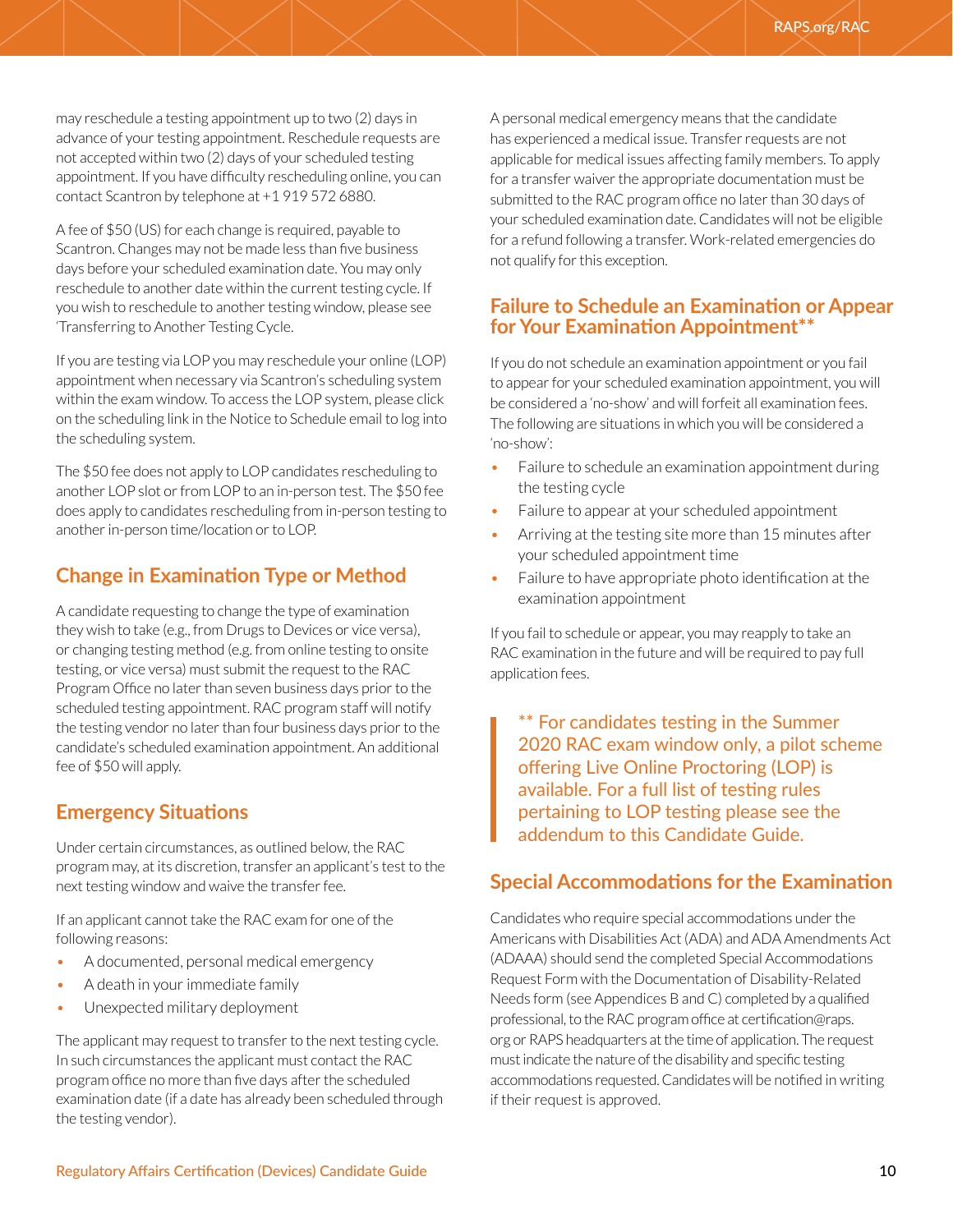# <span id="page-10-0"></span>ON EXAMINATION DAY

# **What to Bring to the Testing Center\***

You should arrive at the testing center at least 15 minutes before your scheduled appointment for check in. You must bring a copy of the examination appointment confirmation email with you.

To be admitted to the testing center you must bring current, valid government-issued identification (ID). Your identification must include your name (in English characters or translation to compare with your RAC application information), photograph and signature.

You are required to present a valid, government-issued photo ID (e.g., driver's license, passport, state-issued ID card) on exam day; please ensure that your first and last name on the valid, government-issued photo ID EXACTLY match your first and last name as they appear on the scheduling screens. If your first and last names are incorrect, please contact RAPS immediately at (301) 7702920, ext. 200. If you have more than one last name listed on your government-issued ID, the same last names must be reflected on your confirmation email. If you do not provide appropriate and/ or matching identification, you will not be permitted to take the examination and will forfeit all examination fees.

The following are acceptable forms of government-issued identification:

- driver's license
- military ID
- passport
- national identification card

\* For candidates testing in the Summer 2020 RAC exam window only, a pilot scheme offering Live Online Proctoring (LOP) is available. For a full list of testing rules pertaining to LOP testing please see the addendum to this Candidate Guide.

# **Items Prohibited at the Testing Center**

Candidates are expressly prohibited from bringing the following items to the test center:

- cameras, cell phones, optical readers or other electronic devices that include the ability to photograph, photocopy or otherwise copy test materials
- notes, books, dictionaries or language dictionaries
- book bags,luggage, purses or handbags
- iPods, mp3 players, tablets, headphones or pagers
- calculators, computers, PDAs or other electronic devices with one or more memories
- personal writing utensils (i.e., pencils, pens and highlighters)
- watches and other jewelry except wedding or engagement rings
- food and beverages
- coats and jackets
- weapons
- Hats, hoods or other headwear are not permitted in the examination room unless required for religious purposes. All items are subject to inspection by the proctor if suspicious behavior is detected.
- Please note that sweaters and sweatshirts without pockets or hoods are permitted.

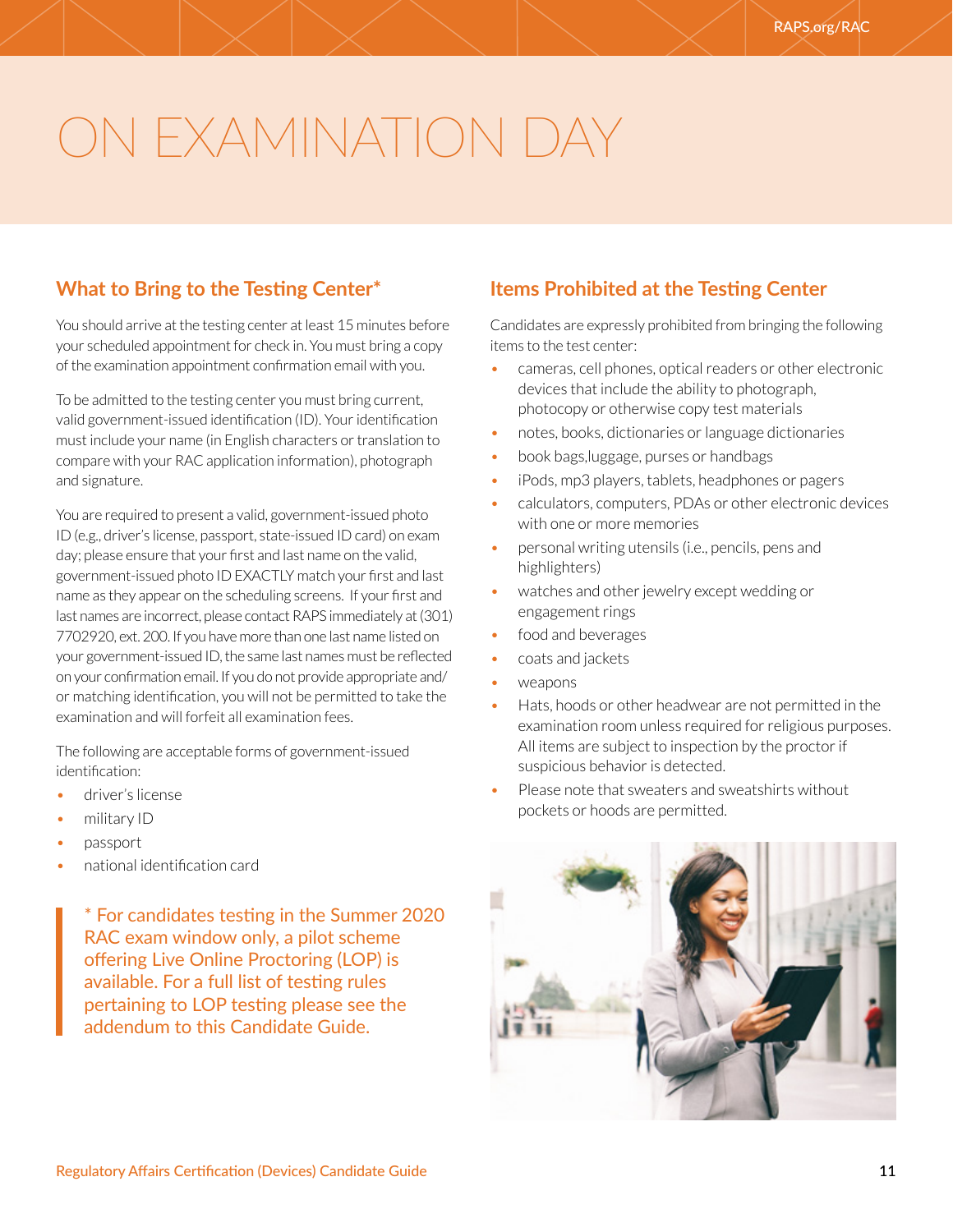<span id="page-11-0"></span>You will be provided with:

- 1. paper and pencil or erasable noteboards and markers at the test center
- 2. have an abbreviations table

Please note that Scantron testing centers administer examinations for multiple organizations. Individuals in the testing room with you may be taking different examinations and have different rules for their examination including time and what is allowed at their testing station.

#### **Other Considerations**

- Smoking is prohibited.
- You may not ask questions about examination content.
- All examinations are monitored and may be recorded in both audio and video format.
- No breaks are scheduled during the examination. If you need to leave the testing room to take a break, you will not be given extra time to finish the examination. You may be required to present your ID when returning to the testing room.

#### **Cancellation Due to Inclement Weather**

In the event of bad weather, a natural disaster or other emergency, Scantron will post the information on their website. Candidates scheduled at a site operating on a delay will receive an email from Scantron. Should the site be closed entirely, Scantron will contact the candidates to reschedule.

#### **Examination Security and Confidentiality**

The RAC examinations are the sole and exclusive property of the RAC program. These materials are confidential and not available for review by any person or organization other than the RACB and the examination committees. Copying, publishing or disclosing examination content in any form is considered a violation of the RAC Security and Confidentiality policy and will be subjected to disciplinary action which may include termination of a testing session, invalidation of test results and/ or revocation of an RAC credential.

#### **Termination of Examination Administration/ Dismissal From the Testing Center**

You are expected to conduct yourself in a professional manner at all times at the testing center. The test center administrator or proctor is authorized to dismiss you from an examination and/or request that a test score be cancelled if you engage in any of the following:

- using or attempting to use someone else to take the examination
- using notes or other study materials during the testing process
- creating a disturbance. Disruptive behavior in any form is not tolerated. The test administrator has sole discretion to determine what constitutes disruptive behavior.
- communicating in any manner with anyone other than the administrator or proctor during the testing process
- leaving the testing room without permission
- tampering with a computer
- removing or attempting to remove any material from the testing room
- failing to follow any examination policies or requirement explained in this Candidate Guide

#### **Problems at the Testing Center**

The RAC program and Scantron take steps to assure that the RAC examination process is effective. However, irregularities may sometimes occur. If you encounter technical difficulties during the examination, please contact the proctor immediately. If a delay exceeds 30 minutes, you may request to reschedule your examination to another date if you are unable to wait any longer.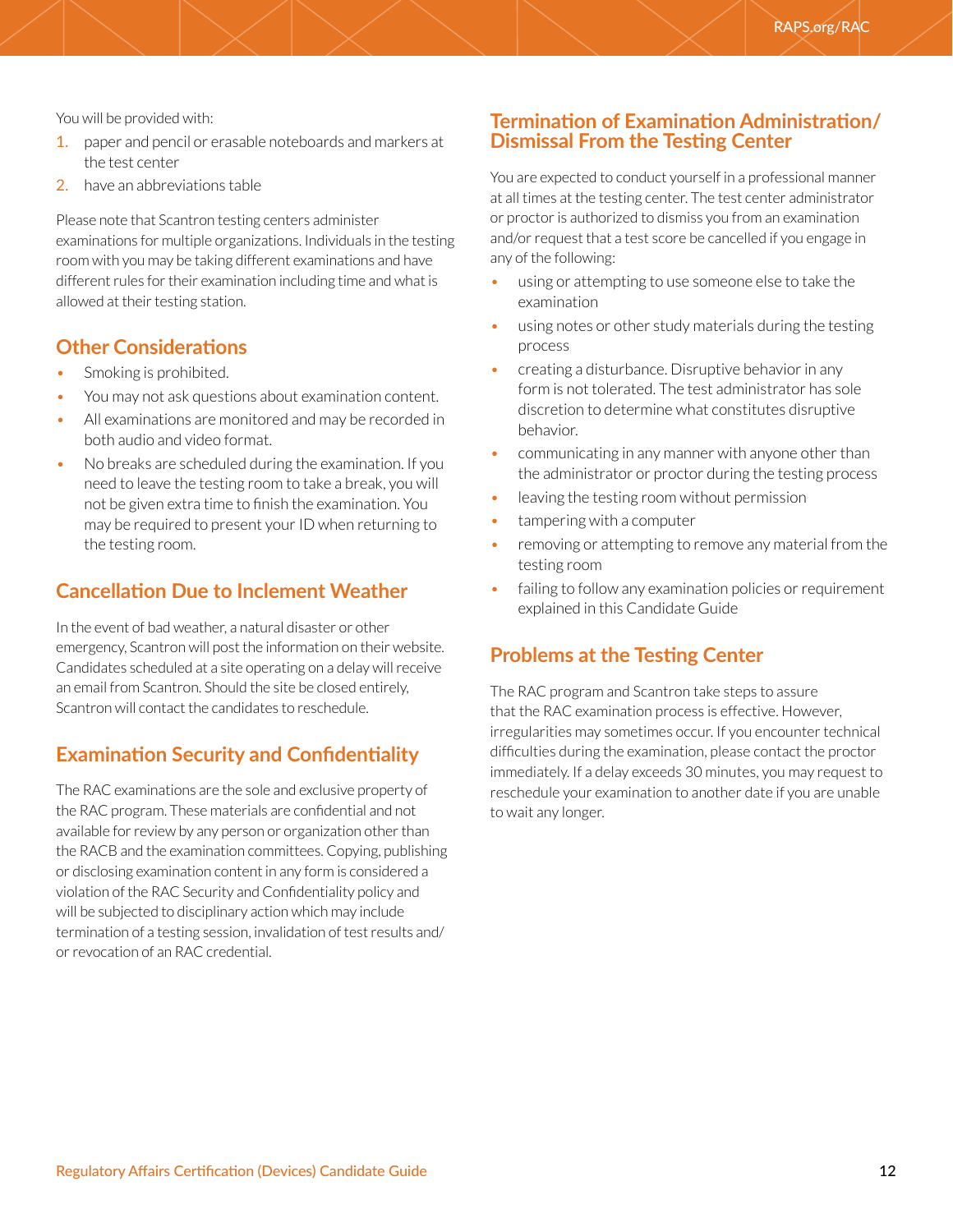# <span id="page-12-0"></span>AFTER THE EXAMINATION



# **Examination Scoring**

RAC examinations are scored by Scantron after the close of the testing cycle. Examinations are not scored at testing centers. A statistical report of scoring is reviewed by a statistician and the examination committee to assure ongoing quality of the examinations.

All scores are reported on a scale of 0 to 99 with 75 being the passing score. The scaled score is neither the number of questions answered correctly nor the percent of questions answered incorrectly. You cannot look at the scaled score and determine the number of correctly answered questions needed to pass the examination.

# **Notification of Examination Results**

Examination results are typically available four to six weeks after the close of the testing cycle. You will receive an email notification with your results. Results are released only to candidates. No results will be reported over the telephone or by fax.

### **RAC Recognition**

A list of all active RAC-credentialed professionals is available online at RAPS.org/RAC. Newly credentialed professionals are added after all candidates are notified of their status. If you do not wish to be included in the online listing, please contact the RAC program office.

### **Use of the RAC Designation**

When you pass an RAC examination you may use the RAC designation after your name as a professional credential. You should list your RAC and specific RAC credentials on your resume, curriculum vitae, employment or other professional records. The RAC designation cannot be used by individuals who fail to maintain the RAC credential by meeting recertification requirements.

# **Retaking the Examination**

Candidates who do not pass the RAC examination are eligible to retake the examination. To apply for re-examination, candidates must submit a new application. There is no limit on the number of times a candidate can take an examination. Candidates can retake the exam as soon as the next testing window.

### **Release of Information**

The RAC program maintains strict procedures for ensuring the confidentiality of all candidate records. Information about candidates is released only to the candidates themselves. Scores are only released to the candidate and are not released by telephone or fax even to the candidate.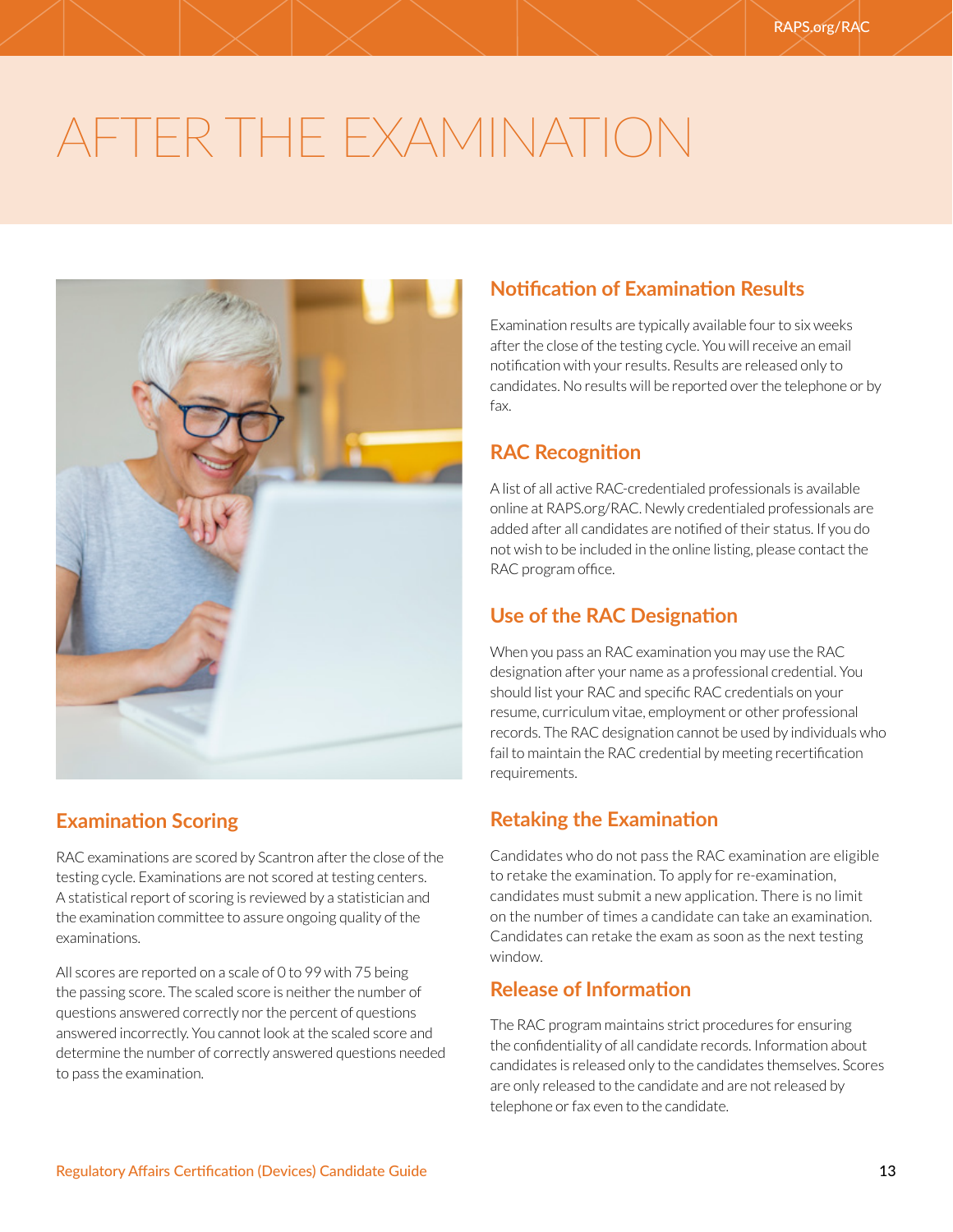# <span id="page-13-0"></span>RECERTIFY

# **Maintaining Your RAC Credential**

Continual learning, knowledge enhancement and professional development are vital to regulatory professionals. Once certified, you maintain your RAC through continued learning and involvement in professional activities. You are required to renew your RAC every three years by earning 36 RAC recertification credits. Credits may be accumulated in many ways, including participation in continuing education, public speaking on regulatory topics, professional writing and involvement with professional organizations.

Individuals who hold more than one RAC designation are only required to submit a single recertification application with a total of 36 credits. The recertification cycle is based on the initial RAC certification and the related recertification cycle. You can find detailed information about maintaining and renewing your RAC in the RAC Recertification Guide.

# **Contact Information**

#### **Regulatory Affairs Professionals Society**

Attention: RAC Program Office 5635 Fishers Lane, Suite 400 Rockville, MD 20852 USA

Tel: +1 301 770 2920, ext. 200 Fax: +1 301 770 2924 Email: [certification@raps.org](mailto:certification@raps.org)

#### **Scantron**

6001 Hospitality Court, #100 Morrisville, NC 27560 USA

Tel: +1 919 572 6880 Email: [testing@scantron.com](mailto:testing@scantron.com)

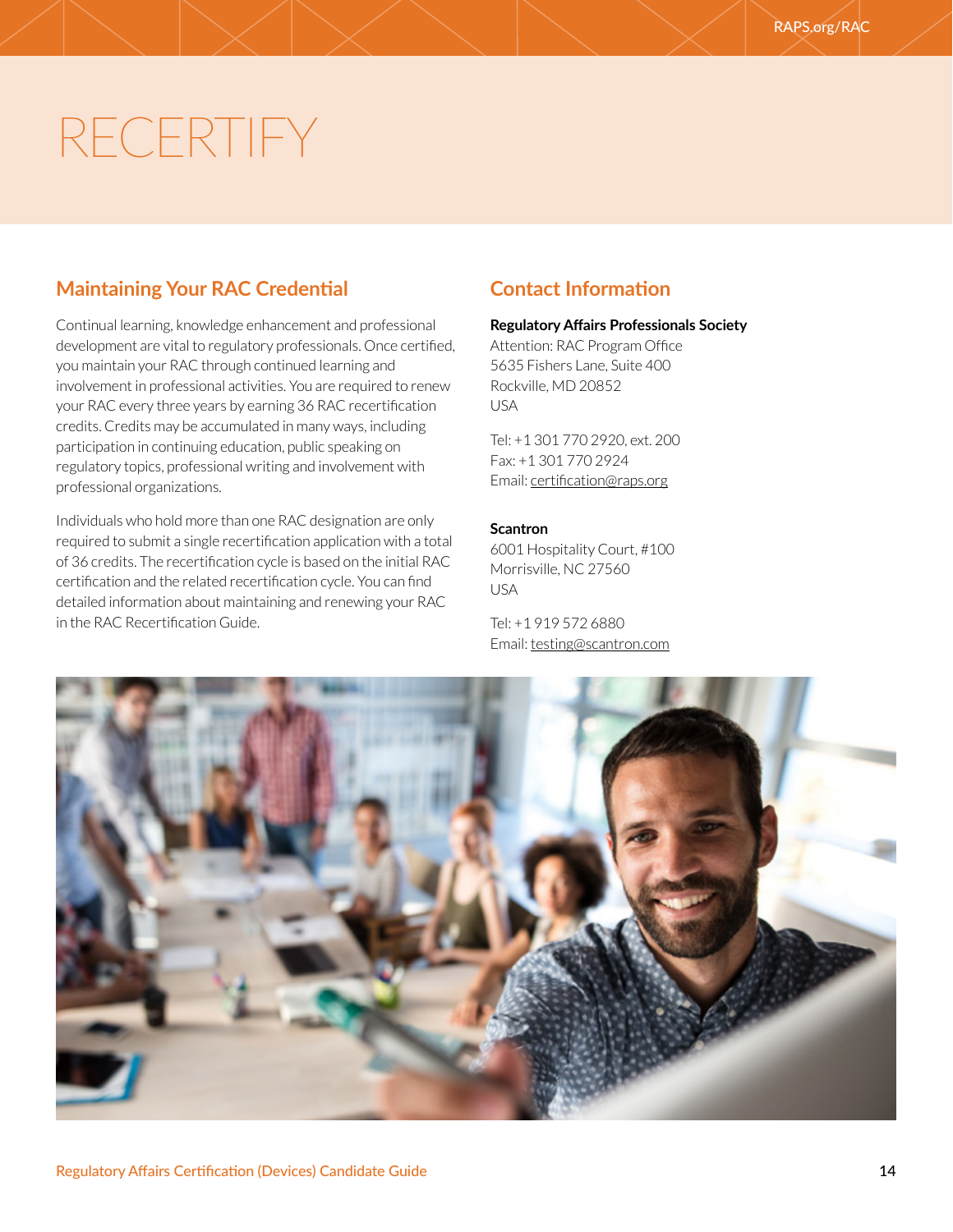# <span id="page-14-0"></span>**Appendix A**

# **RAC (Devices) Detailed Examination Content Outline**

Each examination is based on a survey of the scope of practice and specific roles and responsibilities of regulatory professionals in the workplace with at least three years of regulatory experience. Each examination is reviewed and revised annually and content is updated for the October/November exam cycle. Examination content for the RAC (Devices) exam is based on regulations and guidelines in:

#### **Domain I: Strategic Planning—Exam Weighting approximately 29%**

- **Task 1:** Determine the proposed product classification by using the relevant regulation to prepare for regulatory pathway and submission strategy.
- **Task 2:** Evaluate the regulatory environment and provide internal advice throughout the life cycle of the product (e.g., concept, development, manufacturing, marketing) to facilitate product compliance.
- **Task 3:** Provide input regarding comparative effectiveness/health technology assessment associated with reimbursement.
- **Task 4:** Perform risk/benefit analysis on product development concept for initial product viability.
- **Task 5:** Provide direction for safety and effectiveness testing (e.g., bench, preclinical, clinical) at the feasibility phase to determine the ability to comply with regulatory requirements.
- **Task 6:** Collaborate with and advise research and development programs regarding applicable regulatory compliance.
- **Task 7:** Provide regulatory intelligence to develop local, regional, and global regulatory strategies.
- **Task 8:** Evaluate the regulatory outcomes from the initial product concepts and make recommendations for future actions.
- **Task 9:** Research and interpret regulatory decisions in a similar product category to assess regulatory approval implications.
- **Task 10:** Identify appropriate regulatory authorities for submission of data for product being developed.
- **Task 11:** Assess impact of local, regional, and global requirements and considerations on the content of regulatory submission/dossiers.
- **Task 12:** Evaluate global filing strategy (e.g., simultaneous filings, joint reviews, mutual recognition agreements, assessment of similarity or dissimilarity of requirements) to define market feasibility.
- **Task 13:** Anticipate regulatory concerns arising from trade issues (e.g., applicable treaty law, international conventions, "for export only" status).
- **Task 14:** Provide alternative strategies for product development and submission to ensure timely approval and advise internal stakeholders on the requirements.
- **Task 15:** Develop and review regulatory department standard operating procedures to achieve regulatory compliance.
- **Task 16:** Participate in internal training programs for company personnel to achieve regulatory and quality compliance.
- **Task 17:** Assist other departments to develop standard operating procedures to achieve regulatory compliance.

#### **Domain II: Pre-marketing—Exam Weighting approximately 25%**

- **Task 1:** Evaluate need for and contribute to product development for special patient populations (e.g., pediatric investigation plan/waivers/deferral, orphan devices, and humanitarian device exemptions).
- **Task 2:** Advise stakeholders of regulatory requirements for quality, bench, preclinical, and clinical data.
- **Task 3:** Assess the acceptability of quality, bench, preclinical, and clinical documentation for submission filing to meet regulatory requirements.
- **Task 4:** Negotiate and interact through appropriate communication tools (e.g., meetings, email) with regulatory authorities before and during the product development and review process to facilitate submission approval.
- **Task 5:** Determine acceptability of submission package through the preparation and review of relevant sections to comply with applicable requirements.
- **Task 6:** Compile and prepare regulatory submissions according to relevant guidelines and submit to the appropriate regulatory authorities.
- **Task 7:** Monitor the progress of the regulatory authority review process through appropriate communication with the agency.
- **Task 8:** Evaluate the impact on the regulatory submission strategies of proposed manufacturing changes during the preclinical development and clinical studies.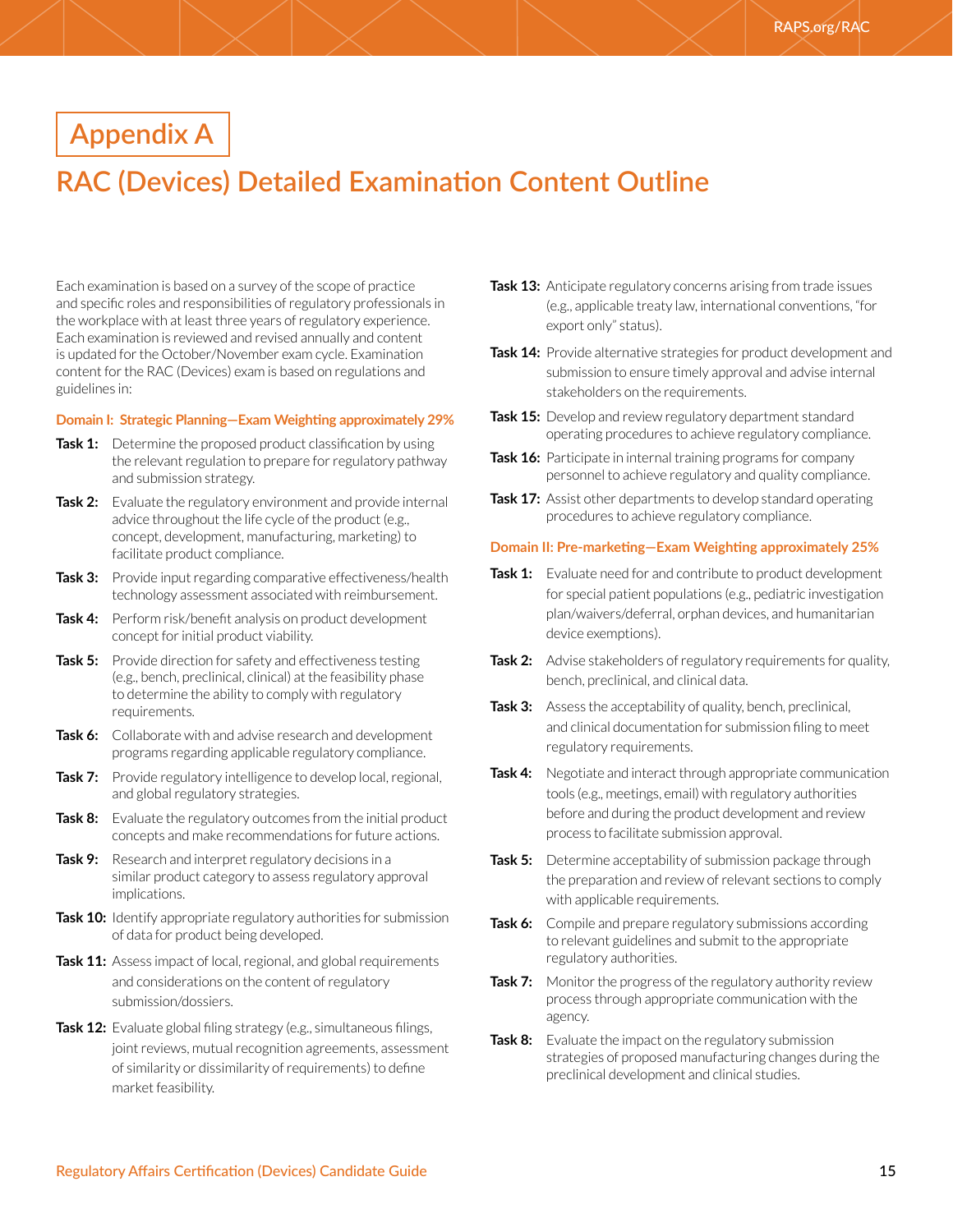- **Task 9:** Facilitate the development of appropriate and timely responses to regulatory authority queries and actions to meet regulatory requirements.
- **Task 10:** Participate in developing a risk management system to ensure that local, regional, and global regulatory requirements are met.
- **Task 11:** Identify and monitor events and processes and, as applicable, submit reports (e.g., serious adverse events, periodic reports, final study reports) or notifications (e.g., changes in manufacturing) to regulatory authorities to comply with regulations.
- **Task 12:** Interact with other companies associated with acquisitions and collaborations.
- **Task 13:** Interact with and record the use of contract research organizations, subcontractors, test facilities, and consultants.
- **Task 14:** Review documentation of raw materials to ensure compliance with regulatory requirements.

#### **Domain III: Post-marketing—Exam Weighting approximately 38%**

- **Task 1:** Review advertising and promotional materials for regulatory compliance.
- **Task 2:** Review and provide input to labeling to comply with regulatory requirements.
- **Task 3:** Submit notifiable changes and supplemental dossier to the appropriate regulatory authorities to update product information and/or instructions for use to reflect current state of product.
- **Task 4:** Verify that appropriate standard operating procedures are in place to manage product associated events, complaints, recalls, market withdrawals, and safety reports.
- **Task 5:** Provide input to the risk assessment associated with product issues and implement appropriate regulatory steps to address issues (e.g., consumer information, advertising, labeling changes, warnings, alerts, product changes, recalls, withdrawals).
- **Task 6:** Participate in implementing regulatory strategy for handling recalls and communication to stakeholders (e.g., dear healthcare provider letters, patient letters, distributor letters, health authorities).
- **Task 7:** Report notifiable manufacturing product-associated events (e.g., failures, recalls, corrective actions resulting from inspections) to regulatory authorities as required.
- **Task 8:** Report product safety issues to regulatory authorities as required to comply with local, regional, and global regulations.
- **Task 9:** Submit single case or aggregate safety reports to comply with local, regional, and global regulations or upon request by regulatory authorities.
- **Task 10:** Comply with product post-marketing surveillance requirements to meet conditions of approval.
- Task 11: Proceduralize the regulatory assessment process to define notifiable changes to comply with local, regional, and global regulatory authorities for post-marketing changes.
- **Task 12:** Evaluate change control documents to determine the level of change and consequential submission requirement.
- **Task 13:** Participate in crisis/issue management team (e.g., product recall, counterfeiting) and assess the regulatory impact of an event and proposed resolution.
- **Task 14:** Review regulatory aspects of contracts (e.g., quality, product complaints, recalls, vigilance) for product manufacture and distribution.
- **Task 15:** Control access to regulatory documentation, ensuring confidentiality and protection of proprietary information.
- **Task 16:** Maintain licenses (e.g., establishment, narcotics, controlled substances) and submit renewals as required.
- **Task 17:** File new and amended patent/trademark forms to update information with applicable regulatory authorities to meet regulations.
- **Task 18:** Provide required information (e.g., clinical data) in support of product reimbursement requests.
- **Task 19:** Submit documentation and samples for lot release, if required, for customs clearance.
- **Task 20:** Demonstrate that quality systems are in place (e.g., ISO 13485 for medical devices).
- Task 21: Comply with import and export requirements.
- **Task 22:** Demonstrate compliance with applicable market controls and requirements (e.g., controlled substances, veterinary use only).
- **Task 23:** Assess adequacy of product traceability systems.

#### **Domain IV: Interfacing—Exam Weighting approximately 8%**

- **Task 1:** Communicate and negotiate with regulatory authorities and stakeholders to facilitate compliance on regulated products.
- **Task 2:** Review public communications, press releases, etc., to ensure regulatory compliance.
- **Task 3:** Participate in internal product review committees (e.g., labeling, quality, launch).
- **Task 4:** Develop early warning systems to identify potential regulatory compliance issues affecting the company and advise affected internal functional groups.
- **Task 5:** Identify and interact with the standards-developing organizations that are appropriate for the company's product.

All Tasks may be examined under the following knowledge or skill areas:

- a. Regulatory intelligence
- **b.** Product development
- c. Risk management
- d. Licensing, registration, and maintenance
- e. Post-market activities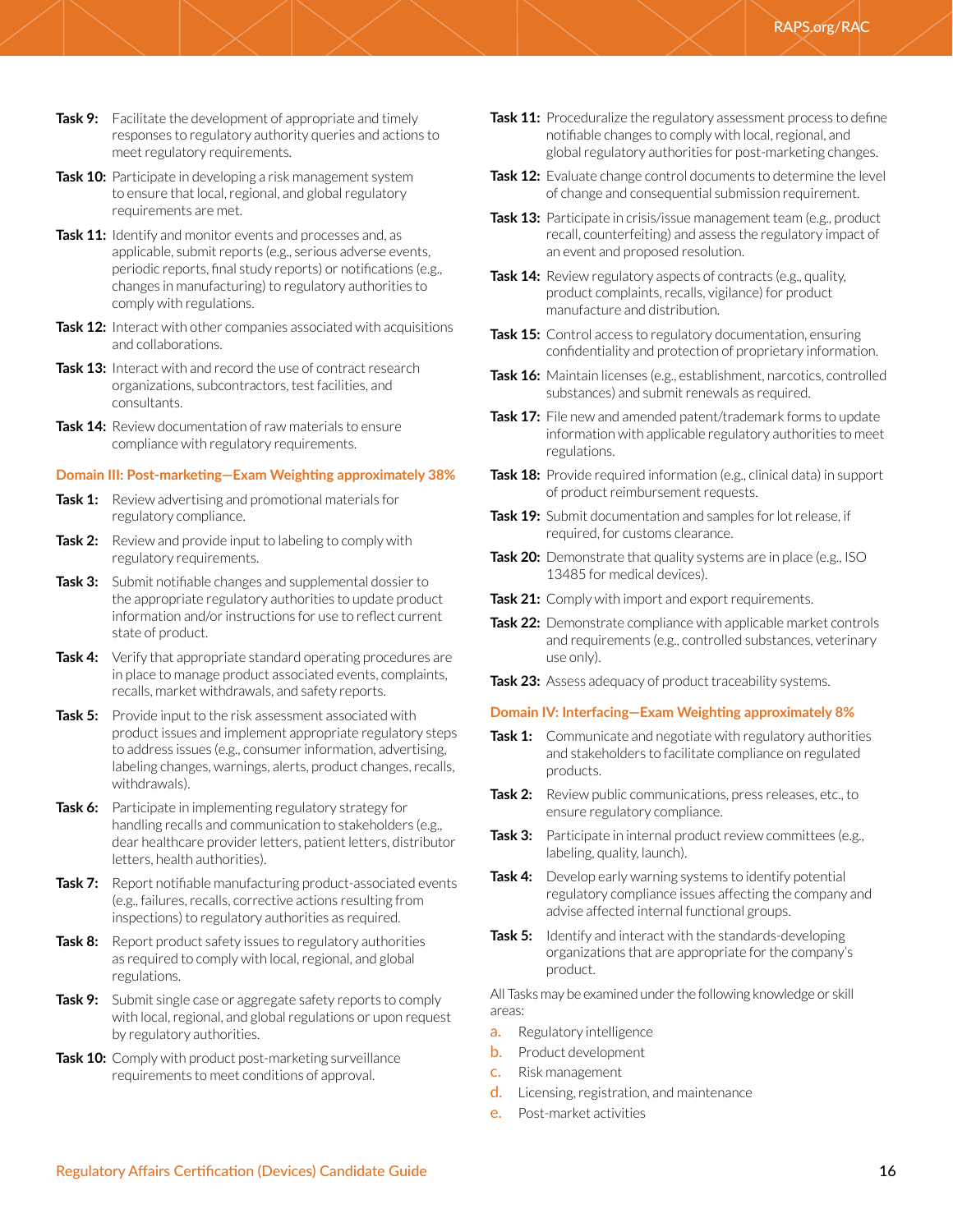<span id="page-16-0"></span>**Appendix B**

# **Special Accommodations Request**

The Regulatory Affairs Certification Board (RACB) may provide accommodations to candidates with a disability as defined by the Americans with Disabilities Act (ADA). Please review the RAC Candidate Guide before submitting this form to be sure you quality for special accommodations.

#### **Please Type or Print**

| <b>Name</b>          | First                                               |                                                                                      |               | Last                  |                        |                 | MI                  |
|----------------------|-----------------------------------------------------|--------------------------------------------------------------------------------------|---------------|-----------------------|------------------------|-----------------|---------------------|
| <b>Address</b>       | <b>Street</b>                                       |                                                                                      |               |                       |                        |                 | Mail Stop/Suite/Apt |
|                      | City                                                |                                                                                      |               | <b>State/Province</b> |                        | Zip/Postal Code | Country             |
| Phone                | Country & Area Code                                 |                                                                                      | <b>Email</b>  |                       |                        |                 |                     |
|                      |                                                     | For which of the following examinations are you requesting accommodations?           |               |                       |                        |                 |                     |
| ORAC <sub>(US)</sub> | ORAC (EU)                                           | ORAC (CAN)                                                                           | ORAC (Global) |                       | <b>O</b> RAC (Devices) | ORAC (Drugs)    |                     |
|                      | Type of accommodation you are requesting            |                                                                                      |               |                       |                        |                 |                     |
|                      |                                                     |                                                                                      |               |                       |                        |                 |                     |
|                      |                                                     | Have you previously received accommodations in any educational or testing situation? |               |                       |                        | <b>O</b> Yes    | ONo                 |
|                      | If yes, please describe the accommodations received |                                                                                      |               |                       |                        |                 |                     |
|                      |                                                     |                                                                                      |               | Signature             |                        |                 | <b>Date</b>         |
|                      |                                                     | I certify that the above information is true and accurate.                           |               |                       |                        |                 |                     |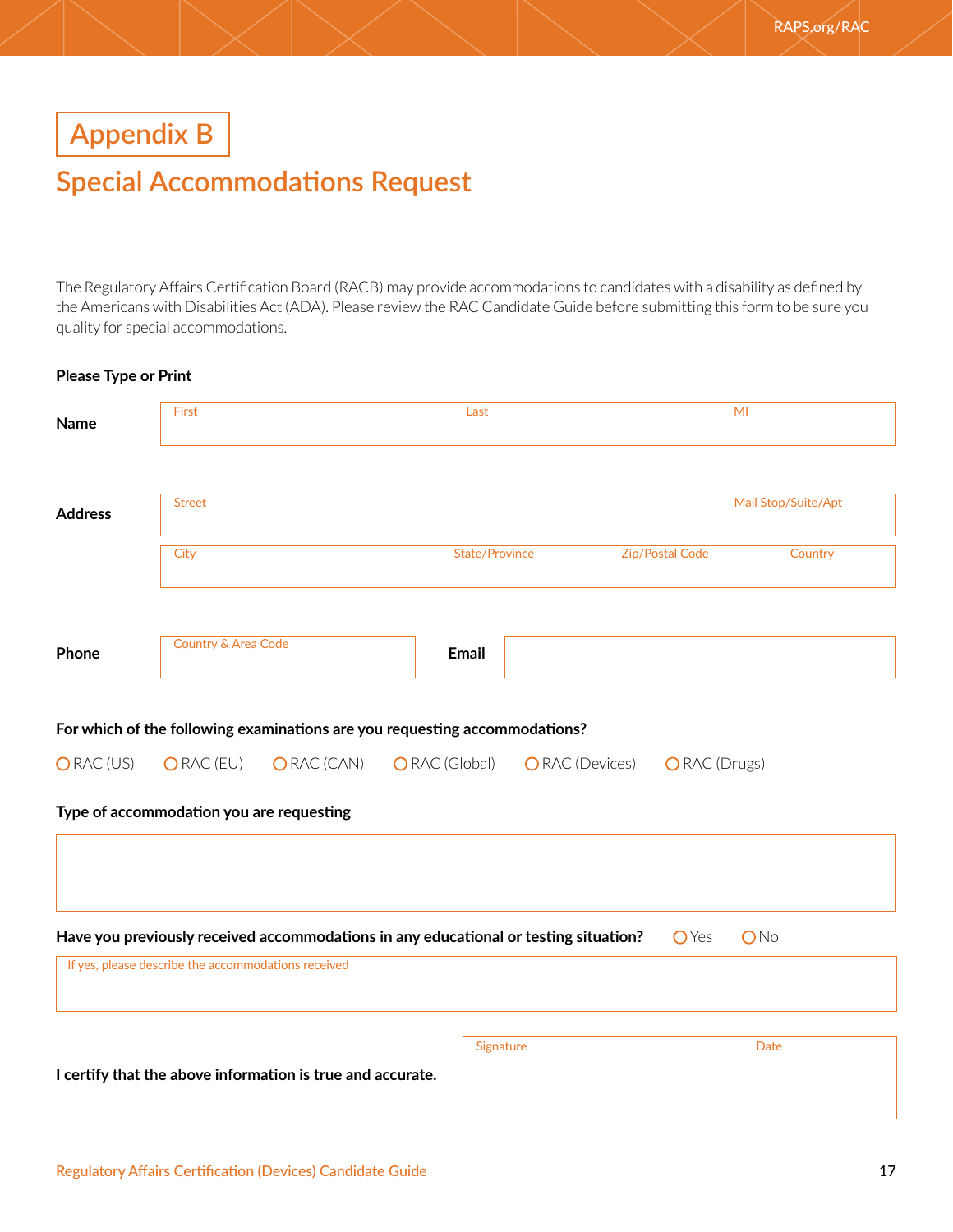# <span id="page-17-0"></span>**Appendix C**

# **Documentation of Disability-Related Needs**

**To the Professional:** The individual identified below is requesting accommodations for the Regulatory Affairs Certification (RAC) examination. The Regulatory Affairs Professionals Society requires that candidates requesting testing accommodations provide documentation of the disability from a person qualified to assess the disability.

By completing and signing this form, you are verifying that the individual named below has been diagnosed with the stated disability and the recommended accommodation is required to fairly demonstrate the candidate's ability on the examination.

| Candidate<br>Name | <b>First</b>                   | Last         | MI |
|-------------------|--------------------------------|--------------|----|
| Phone             | <b>Country &amp; Area Code</b> | <b>Email</b> |    |

#### **Please include the following:**

**1. Diagnosis (note: mental and emotional disabilities must include a diagnosis from the DSM-IV)**

**2. Description of the candidate's disability and how the disability affects the candidate's major life activities (e.g., hearing, seeing, walking, talking, performing manual tasks)**

#### **3. Recommended Accommodations:**

Signature **Date**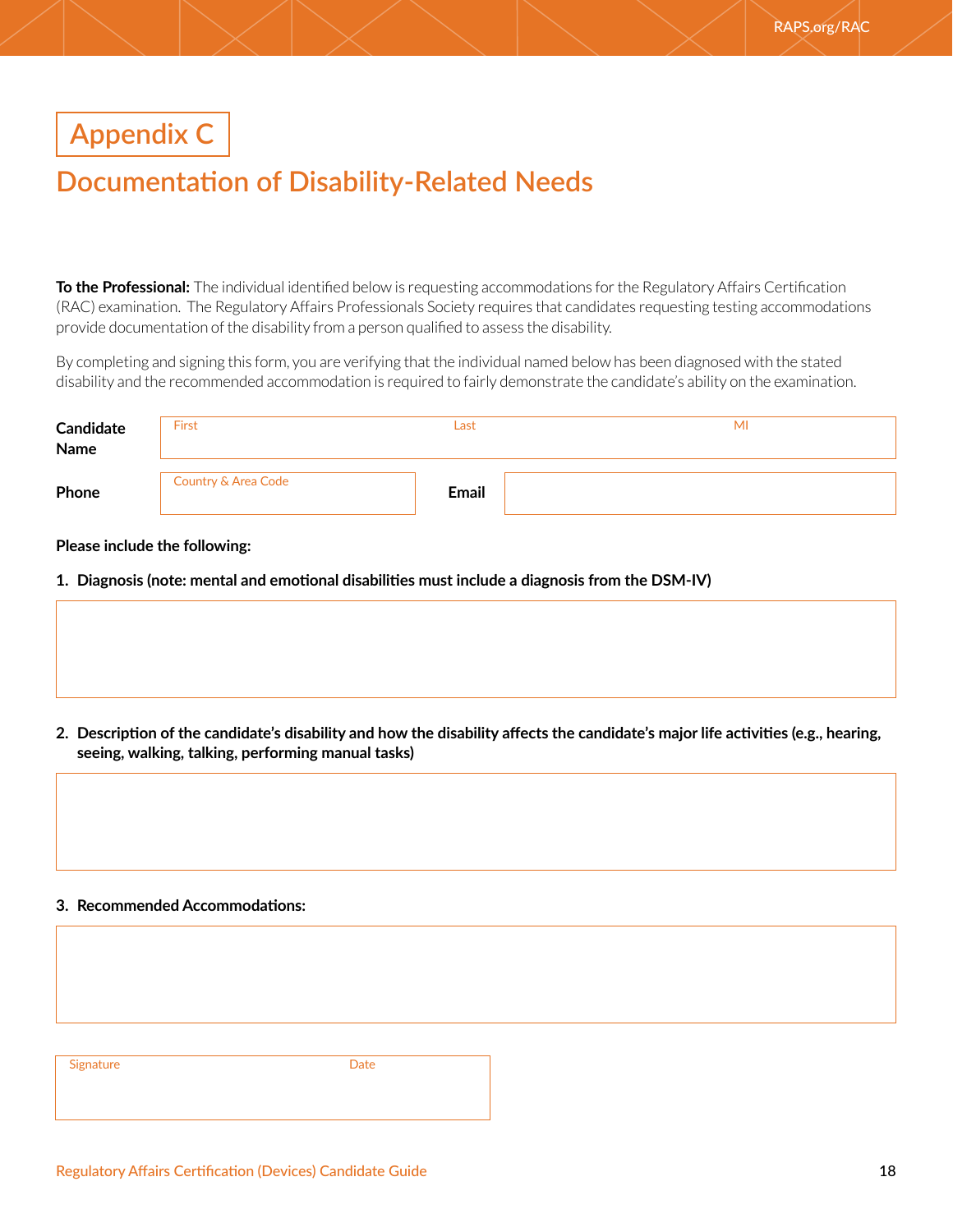# <span id="page-18-0"></span>**Appendix D Code of Ethics**

As the international leader for the healthcare regulatory profession, RAPS has initiated and supported the development of this code of ethics for the profession. Following a series of surveys and focus groups held over two years, a task force of volunteers was convened in February 2003. Their work, reviewed and shaped by many regulatory professionals, forms this code.

The task force identified eight core values that regulatory professionals embrace. The principles embodied by these core values are outlined in the section (below) entitled "Fundamental Principles." Following that, each core value is presented with suggested behaviors that should be encouraged or discouraged.

RAPS believes that this is a living document and encourages your feedback. Use this code of conduct in your work and share it with your colleagues and employer.

#### **Statement of Personal Responsibility**

Regulatory professionals have the professional and ethical responsibility to maintain the highest standards of professional conduct as they exercise their professional duties of upholding and clarifying the laws and regulations of the authorities under which we operate.

As individual regulatory professionals, we are making a positive contribution to public health and we aspire to embody this code of ethics in our words, actions and deeds.

As regulatory professionals, we play a pivotal role in ensuring compliance with applicable laws and regulations in the development and commercialization of healthcare products. We are a diverse profession: we work in healthcare companies, for government regulatory agencies, for contract research organizations and as independent consultants around the world. Our profession includes attorneys, engineers, managers, nurses, pharmacists, physicians and scientists, among others. We are a growing profession and we are developing and continually exploring our core values in an increasing complex global regulatory environment. We do this in the hope that everyone who practices in this field will aspire to these principles. We do this also in the hope that those whom we serve will hold these principles as inviolable.

The following eight core values defined below are maintained from the original code:

- Regulatory Compliance
- Competency
- **Objectivity**
- **Integrity**
- Honesty/Credibility
- Accountability
- Equitability
- Dignity and Respect

#### **Fundamental Principles**

As a regulatory professional I aspire to:

- To ensure my employer's activities are conducted in compliance with the laws and regulations of the authorities under which we operate, consistent with advancing, preserving and protecting public health.
- Be competent to perform the services I have been hired or retained to perform. As a regulatory professional, I hereby commit myself to continual learning while being able to acknowledge areas outside my expertise.
- Act in an objective manner. As a regulatory professional, I will base decisions on factual information. I will not be unduly influenced by competing or conflicting interests and I will clearly communicate competing or conflicting interests when appropriate.
- Have integrity. As a regulatory professional, I must be principled and consistent in applying my views. I must live up to my commitments, and be trustworthy and scrupulous at all times.
- Be honest in all dealings with my employers and others with whom I interact. As a regulatory professional, I must ensure all information and communications, whether oral or written, are accurate and complete. I acknowledge and affirm personal and institutional credibility is crucial to my success.
- Have the courage to make difficult decisions. As a regulatory professional, I will present all relevant information to my organization to promote wise decisions. I must be able to withstand challenges to my views, while at the same time being accountable for my mistakes.
- Be fair in my dealings with all parties. As a regulatory professional, I must apply legal and regulatory standards equitably. I must be just in considering the interests of all parties in decision processes.
- Be respectful of others. I must treat all individuals with dignity and courtesy.

#### **Duty**

Our role as regulatory professionals is defined by our duty to advise individuals and organizations regarding the appropriate regulatory context for actions they may want to take.

Our role is further defined by our obligations as employees of companies making important medical products for patients, as members of teams conducting nonclinical and clinical studies, as regulators and as members of our profession.

Regulatory professionals have a duty to:

• Disseminate and interpret relevant governmental regulations, industry standards and good practice guidelines without bias.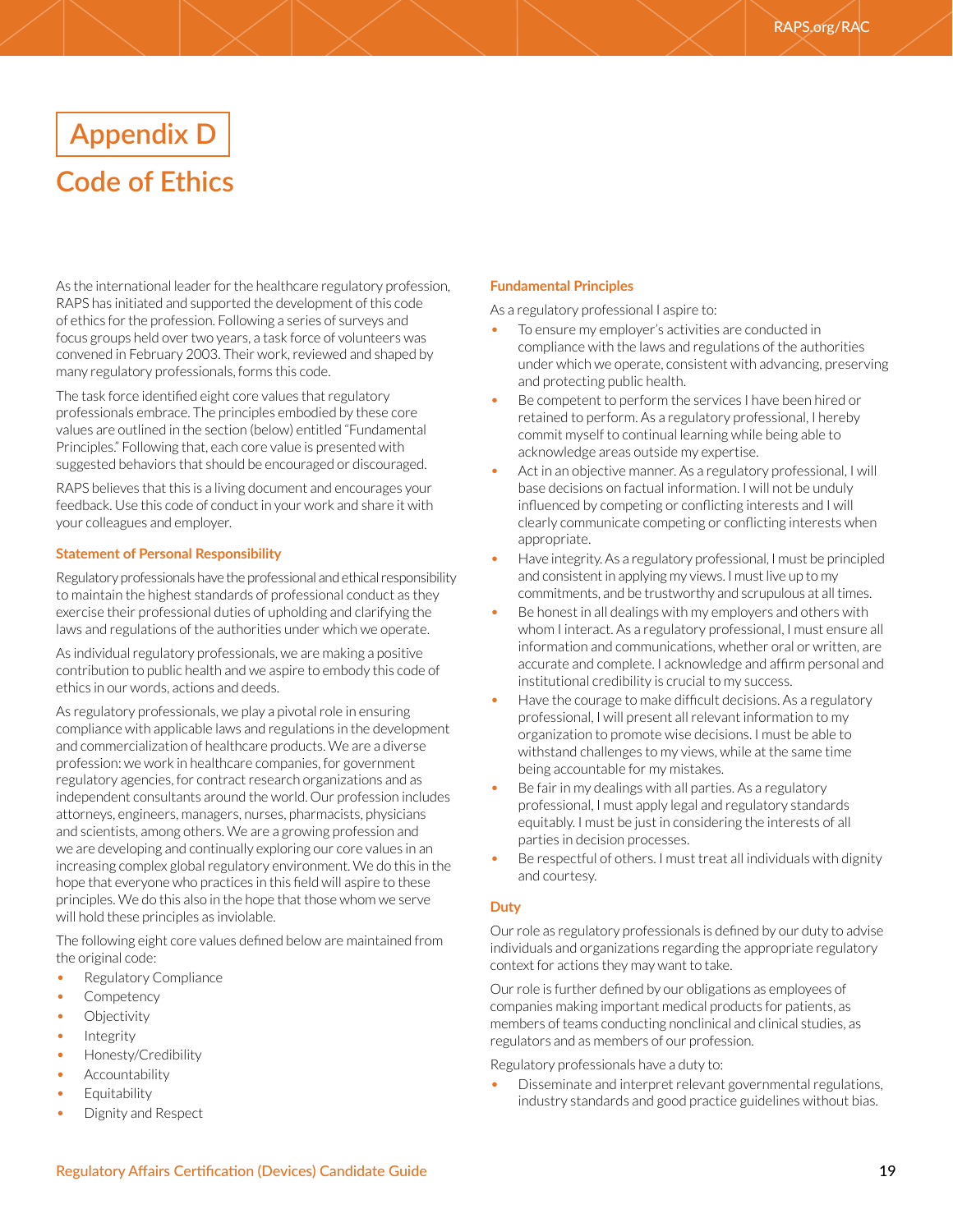- Ensure products are safe and beneficial to patients, while maintaining the long-term interests of our employers.
- Ensure, to the extent possible, the benefits justify the risks for those who participate in clinical studies and who use regulated products.
- Provide physicians and other healthcare professionals with accurate and complete information about the safety and effectiveness of products.
- Maintain the long-term integrity of our profession and strive to deserve the public's confidence and respect.

#### **Competence**

Competence means a regulatory professional has the knowledge, experience, ability and skill necessary to effectively identify, analyze and solve or recommend solutions to regulatory challenges. Regulatory professionals must be dedicated and flexible enough to adapt to the everchanging realm of the regulatory profession.

The diversity of individuals and organizational contexts within the regulatory profession necessitates commitment to continually develop competence by a variety of means: seeking continuing education, work experience, professional training and certification.

Just as the regulatory profession continues to evolve, maintaining competence within the field is a continual learning process.

Regulatory professionals develop competence by:

- Being informed and knowledgeable about cur-rent and future trends.
- Claiming competence only in areas where they have a thorough understanding.
- Encouraging and supporting professional growth and development among peers and subordinates so all who work in the field can gain and demonstrate competence in the profession.

#### **Objectivity**

Regulatory professionals must be objective and must display their objectivity by representing facts without distortion by personal feelings or biases. The regulatory professional must understand the facts and must evaluate information from several points of view.

Regulatory professionals must understand their decisions may affect the interests of many parties including companies, regulators, healthcare professionals, patients and shareholders. Regulatory professionals must be aware of these differing interests without letting them influence their final regulatory interpretations and actions.

Regulatory professionals develop objectivity by:

- Responding carefully to opinions and issues and recognizing a single right or wrong answer is rare. Opinions can often take on a partisan perspective. The regulatory professional should always strive to offer an unbiased expression of facts.
- Presenting reasonable regulatory opinions, options and associated risks when developing regulatory strategies.
- Clearly differentiating among regulatory requirements, internal requirements and personal preferences.
- Disclosing new information appropriately within the proper context.

#### **Integrity**

Regulatory professionals with integrity will not compromise their values or trustworthiness for personal gain or professional enhancement. Individuals with integrity are principled, scrupulous and trustworthy. Having integrity suggests that one is "whole," and one's beliefs, words and actions are congruent and consistent.

Regulatory professionals develop and maintain integrity by:

- Keeping commitments.
- Giving credit for the work of others.
- Maintaining confidentiality of information and never disclosing information concerning the business or technical affairs of others without their consent.
- Seeking advice from others when uncertain.
- Considering their obligations and the long-term consequences of their actions when asked to compromise integrity for the sake of one party over another.
- Avoiding situations that put their integrity at risk.
- Recognizing the best course of action may not be in the shortterm interest of their employer.
- Accepting compensation only when earned.
- Avoiding conflicts of interest or making conflicts known when they are unavoidable.

#### **Honesty**

Regulatory professionals must exhibit honesty in all of their activities. Honesty is truthfulness, candor and sincerity. Honesty requires a regulatory professional to act in ways free from deceit or deception, including dishonesty by omission or failing to say something when comment is ethically required. Honesty requires candid and forthcoming actions, not simply refraining from false statements.

Regulatory professionals build honesty and trust, which is absolutely essential to fostering effective working relationships, by:

- Ensuring information is accurate and complete.
- Protecting against the omission of information or the creation of false impressions.
- Resisting pressures to relax standards of honesty, for example, to achieve expediency.
- Representing a complete profile of the product under review in all regulatory submissions.

#### **Courage**

Regulatory professionals demonstrate courage by choosing the right thing even when doing so is difficult. Regulatory professionals must have the courage to evaluate, conclude and provide consistent and accurate regulatory advice while accepting the consequences of their actions. They must gain access to information required to do their jobs as completely as possible.

Regulatory professionals develop courage by:

- Reviewing and reiterating their advice and strategy when necessary or when challenged and changing their advice when appropriate.
- Asking for help when needed.
- Encouraging an open exchange of views even if those views challenge their regulatory advice.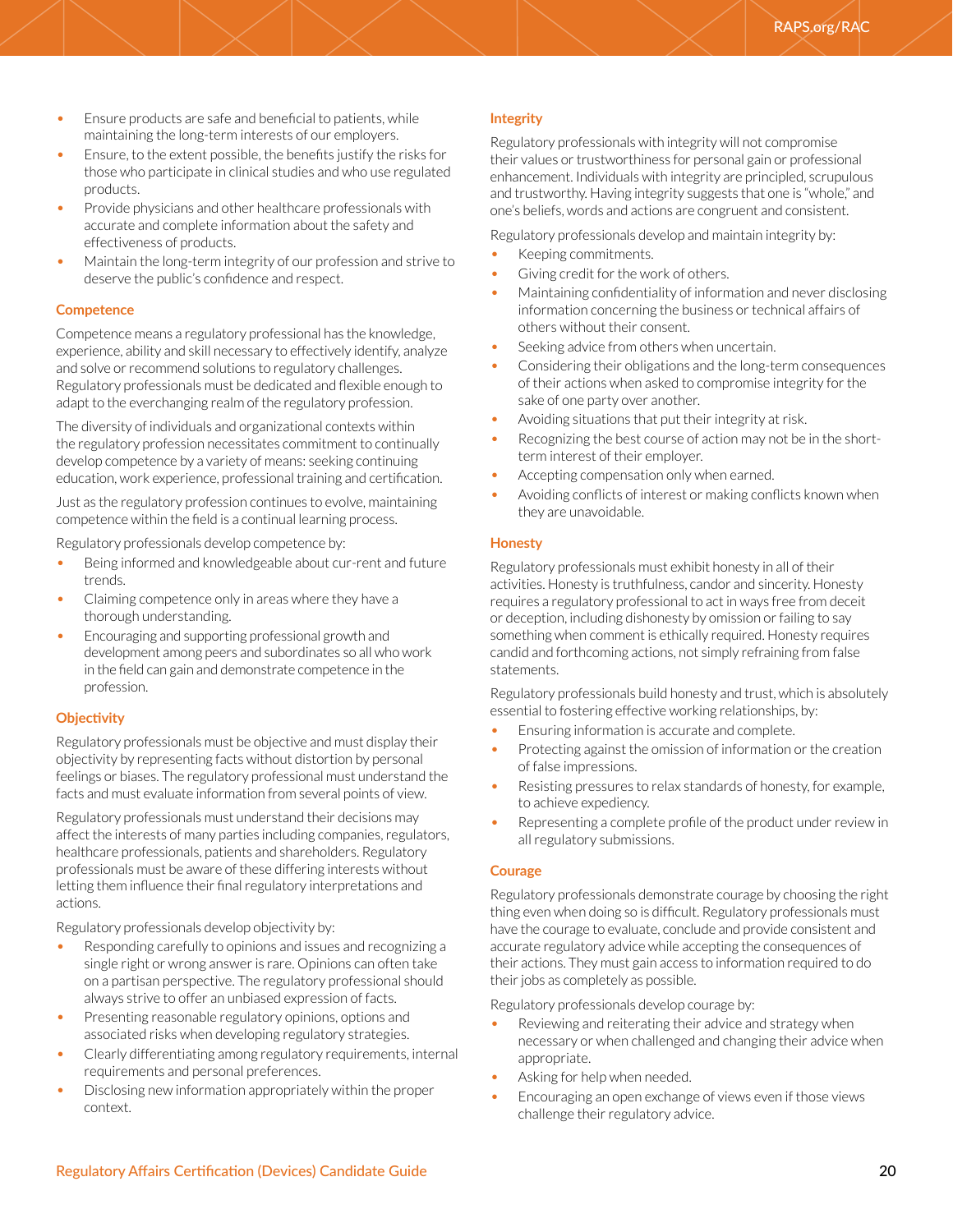- Admitting mistakes, accepting accountability and taking appropriate measures to promptly correct any errors, miscommunications or misperceptions.
- Delivering bad news quickly to management when necessary.
- Providing information to stakeholders about regulatory risks and describing consequences if regulatory advice is overruled or ignored.

#### **Fairness**

Regulatory professionals strive to treat all persons fairly, equitably and equally in accordance with the law by holding all those with common responsibilities to a common standard. Regulatory professionals should consider the rights and needs of all parties in the context of all applicable laws, regulations and scientific and societal norms.

Regulatory professionals demonstrate fairness by:

- Respecting the letter and spirit of laws and regulations.
- Applying the appropriate legal and regulatory standards to all cases.
- Taking into account cultural and regional differences and local requirements.
- Presenting the facts and objective analysis of scientific information using sound statistical interpretation to minimize bias while clarifying uncertainty.
- Ensuring all interests, public and private, are appropriately considered in the regulatory decision processes.

#### **Respect**

Regulatory professionals demonstrate respect by appreciating the worth or value of people and things. Regulatory professionals must respect the roles of their colleagues and should recognize and acknowledge the worth of all parties.

Regulatory professionals develop respect by:

- Listening to what others have to say.
- Treating all parties, regardless of level or position, with dignity, civility and courtesy.
- Accepting personal differences but working diligently toward accommodating those differences where ever possible.
- Creating a positive environment encouraging participation of all parties without embarrassment, ridicule or hurtful actions or inactions.
- Sharing what they know in a nonintimidating way.
- Tolerating and encouraging those who do not initially understand.
- Avoiding conflict where possible and finding creative ways to resolve conflict quickly.
- Being patient and forgiving when others make mistakes and working to prevent mistakes from recurring rather than assigning blame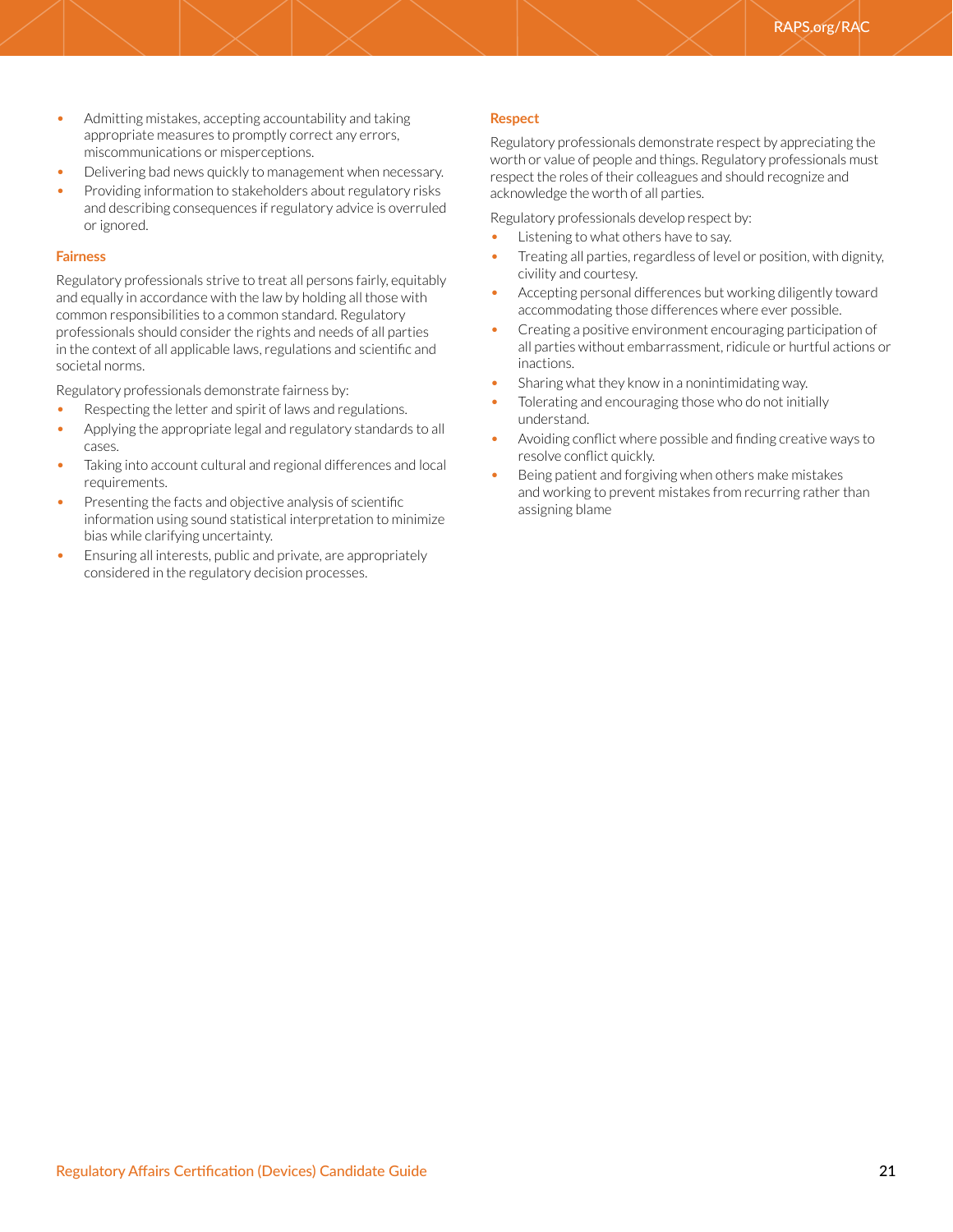# <span id="page-21-0"></span>**Addendum**

# **Live Online Proctor Exams**

To increase flexibility and exam availability for candidates taking the RAC during the summer 2020 exam window, the RAC program is pleased to offer Live Online Proctoring (LOP) as an additional method of testing. This will allow candidates the possibility of taking the RAC exam from their home or office and is in addition to regularly available testing that takes place at our testing centers across the globe.

LOP is offered during the summer 2020 exam window as a pilot scheme. At this stage, no determination has been made whether LOP will be offered in future exam windows.

Live online-proctored (LOP) test administration allows candidates to complete their examinations from their own computers via an internet connection at a time and place of their choosing (during the exam window). Testing sessions are available 24/7/365, based on seating availability. The RAC program's testing vendor, Scantron, uses its proprietary software, Scantron PASS™, to deliver examinations to candidates. Scantron partners with Examity for online, real-time monitoring of testing candidates. The candidate's computer must have webcam capability as well as a microphone and speakers, and the environment should be quiet to avoid distractions and to ensure that the online proctor can hear everything at the candidate's location. There are technical requirements, such as an adequate internet connection, to ensure that the proctor can access the candidate's computer and that the session can proceed without internet disruption. Candidates are informed of the computer specifications in advance of the testing session.

#### **Basic List of Candidate Rules and Requirements**

- **Computer Requirements:**
	- º Desktop computer or laptop (tablets, Chromebook and cell phones are not suitable)
	- <sup>o</sup> A working webcam, microphone, and speakers. You must be able to rotate the webcam and show the entire room and desk surface.
	- º Internet speed must be at least 2 Mbps download and 2 Mbps upload.
	- º Browser with pop-up blockers disabled
	- º No dual monitors

\*See full specifications section for detailed list of technology requirements. Check your computer configuration before your scheduled examination at [https://prod.examity.com/](https://prod.examity.com/systemcheck/check.aspx ) [systemcheck/check.aspx](https://prod.examity.com/systemcheck/check.aspx ) 

#### • **Room Environment:**

- º You must be alone in a quiet room
- º Your computer must be in working order, match the provided specifications, and be powered on and connected to a power source.
- º Cell phones, headphones and other electronic devices are not permitted
- º Your desk must be clear except for two pieces of scratch paper and a writing implement. You may be asked to show the paper to the proctor and the scratch paper will be destroyed after the exam is completed.
- º There are no breaks during the exam and you are not permitted to leave your seat
- º No talking is permitted except to the proctor.
- º No food or drink
- <sup>o</sup> No hats, hoods, or other headgear, other than for religious use
- º No coats or jackets
- **Authentication:**
	- º You will need a government-issued photo ID with signature that matches your name as registered.
	- º Username, password, and exam password from your scheduling confirmation email to start the exam.

#### **What Candidates Will Need to Take an LOP Test**

The candidate's computer must have webcam capability as well as a microphone and speakers, and the environment should be quiet to avoid distractions and to ensure that the online proctor can hear everything at the candidate's location.

You can run a basic test on your system at [https://prod.examity.](https://prod.examity.com/systemcheck/check.aspx) [com/systemcheck/check.aspx](https://prod.examity.com/systemcheck/check.aspx)

#### **Full Specifications**

System requirements to run Scantron PASS™ for LOP test administration:

- **Hardware:**
	- º 2 GHz or faster 32-bit (x86) or 64-bit (x64) processor
	- º 2 GB RAM (32-bit) or 2 GB RAM (64-bit)
	- º 16 GB available disk space (32-bit) or 20 GB (64-bit) -- just for the OS, not applications or data files
	- º Audio output capability
	- º Webcam and microphone
	- º Screen resolution:
		- **– For best experience, use 1920 x 1080 or higher – Minimum acceptable is 1024 x 768**

#### • **Software:**

- º Minimum Windows 7 or Mac OS X v10.6
- º Latest version of mainstream web browser: i.e., Microsoft Internet Explorer (version 11), Microsoft Edge (latest available versions), Mozilla Firefox (latest available versions), or Google Chrome (latest available versions)
	- **–** NOTE: Internet Explorer 10 is no longer supported by Microsoft after January 31, 2020. Customers are advised to move to another supported browser to avoid any potential testing difficulties.